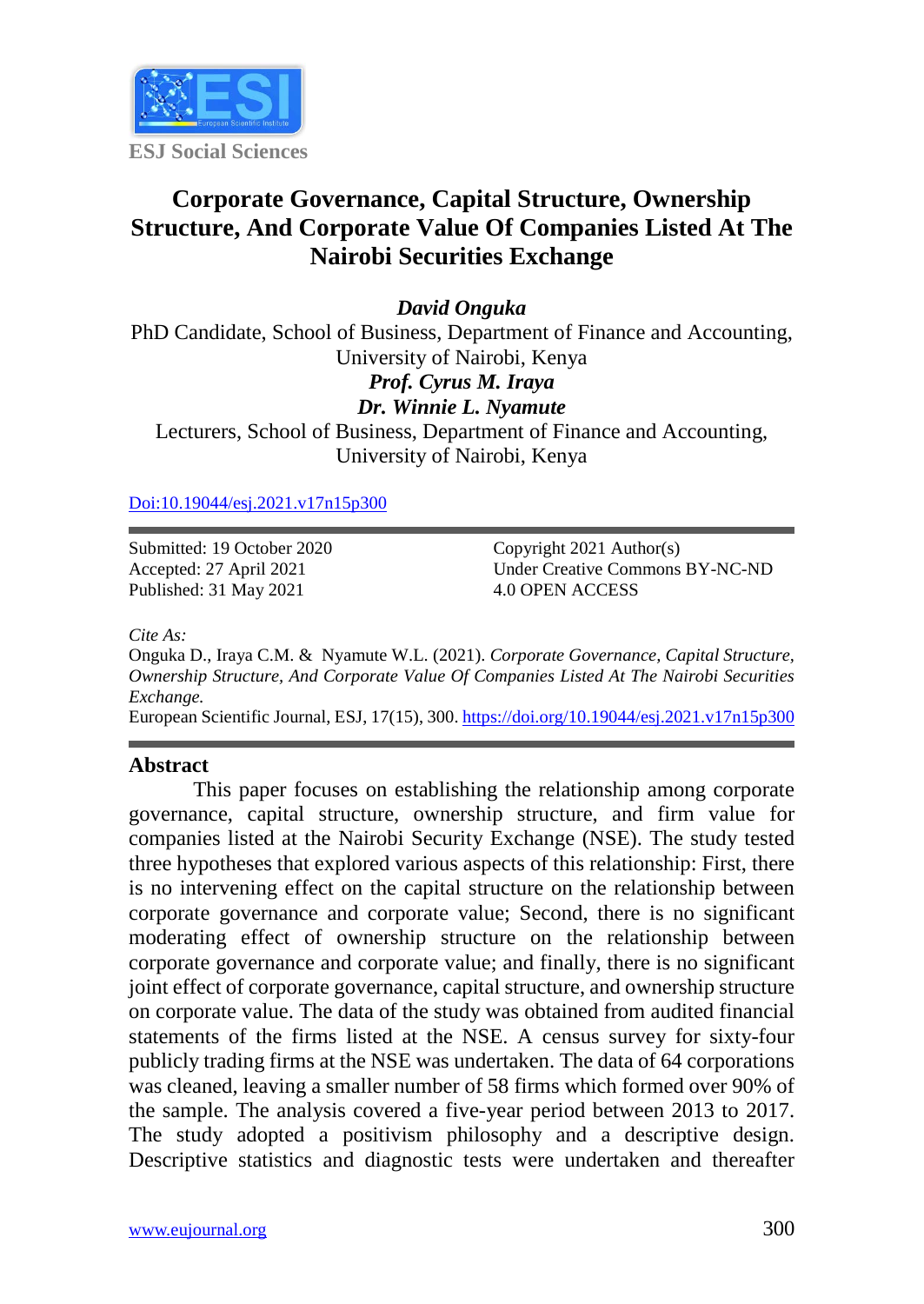inferential statistics, specifically correlation and regression analysis, were used for hypothesis testing. The multiple regression analysis was used to test the relationship among corporate governance, capital structure, ownership structure, and corporate value. The panel data procedure was considered more appropriate as the sample data contained both cross-sectional and time-series data. The Baron and Kenny's (1986) approach was used to assess the intervening and moderating effect of capital structure and ownership structure respectively on the relationship between corporate governance and corporate value. Corporate Governance was measured by a composite of board independence, board size, board remuneration, and corporate gender diversity. Capital structure was measured by leverage, while ownership structure was measured by ownership concentration, state ownership, family ownership, and foreign ownership. Firm performance was measured using the Tobin Q. The joint effect of corporate governance, capital structure, and ownership structure on corporate value was found to be positive and significant. However, Ownership structure and capital structure had no significant moderating and intervening effects respectively on the relationship between corporate governance and corporate value. This study makes an original contribution as it takes a more holistic approach of corporate governance development by probing whether improving corporate governance is linked to the enhanced corporate value. The study recommends that corporate shareholders, boards, regulators, and management of listed corporations should put in place robust policies. This will ensure the implementation and monitoring of corporate governance principles and ensure congruence in their activities of the oversight of corporate objectives of optimizing corporate value and minimizing fraud and failure risks of corporations.

**Keywords:** Corporate Governance, Capital Structure, Ownership Structure, Corporate Value, Agency Theory

### **Introduction**

The corporate governance subject has stimulated much empirical research in finance and economics since Smith's (1776) key seminal publication which analyzed the characteristics and sources of wealth among nations. Corporate governance denotes the rules and principles established by the management to regulate affairs and effectively manage the company's resources to add value to the company and achieve maximum returns for shareholders (Haque & Arun, 2016). It is therefore a framework of rules, relationships, systems, and processes that provide a structure for exercising authority, securing financial resources and other resources, and controlling corporations to enable companies create value while providing accountability and control systems to hold actors responsible for their individual and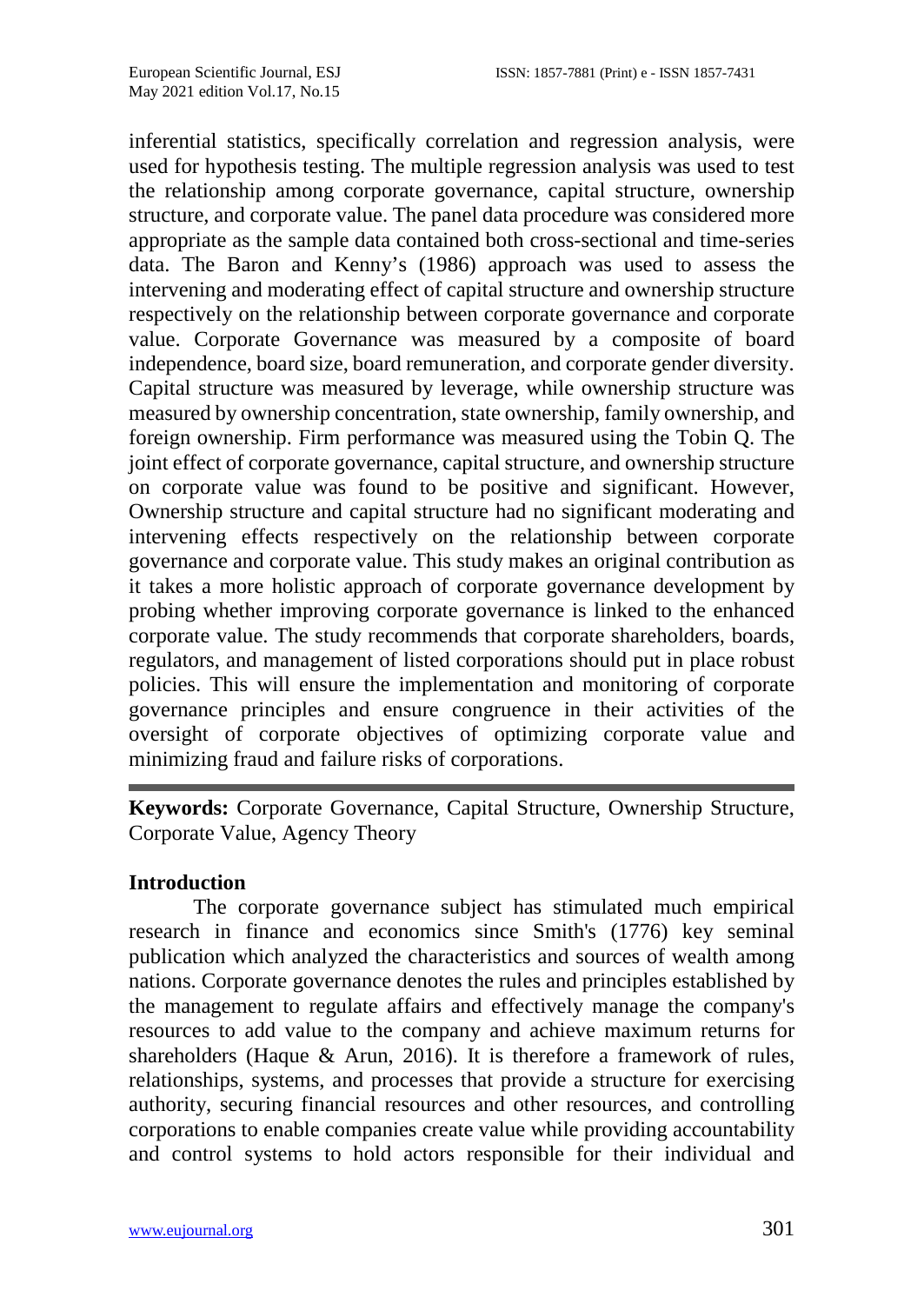collective actions. The established structures support value creation through entrepreneurialism, innovativeness, development, and exploration by management and directors while proving incentives to align shareholders and management interests. It involves directing and managing systems, people, and resources, which is an important key in creating value. Studies have documented that the use of functional corporate governance guidelines strengthens investors' confidence in obtaining profits (Alqisie, 2014). Ownership structure forms a central base in the linkage between corporation governance and value as the owners' goal is to maximize their returns by strengthening governance issues. According to Holderness (2016), ownership structure can be influenced greatly by environment such as whether there are high chances of perquisite consumption or not and whether the capital structure imposes adequate pressure on management to increase company's value.

Agency theory is the anchoring theory of the study because it is instrumental in the conceptualization of how firm value interacts with corporate governance. It may result in agency conflicts if the management starts to pursue personal interests conflicting those of the stockholders (Calomiris & Carlson, 2016). It helps us understand the importance of having a strong corporate governance mechanism in firms and how they impact their performance. The theory informs us of the importance of managing the relationship between owners and managers which influences the performance of corporations to a great extent. Thus, the tradeoff model conceptualized the intervening link of capital structure on the relationship between corporate governance and company value. The theory asserts that entities would desire to use debt finance up until the gains arising from tax-shields matches the bankruptcy and financial distress costs. Jensen and Meckling (1976) authored the theory and hypothesized that trade-off scenario exists between an entity's optimal debt-equity ratio and its impact on agency costs, taxes, and bankruptcy costs.

This study aims to establish the cause of corporation's failures and underperformance which have continued to increase in frequency and magnitude at NSE despite different measures instituted by the supervisory authorities like the CMA and the Central Bank. Although the implementation and improvement of corporate governance regulations and principles has made a significant contribution in improving NSE listed firms' performance, the number of cases of underperformance and failure is still increasing (Dominic & Memba, 2015). As such, recently in 2015, the CMA placed Nakummat and Uchumi Supermarkets under statutory management. In addition, Kenya Airways and Mumias sugar - despite several bailout by the Kenyan Government - still continue to experience huge losses. Several authors have ascribed this problem to financial difficulties and inefficient corporate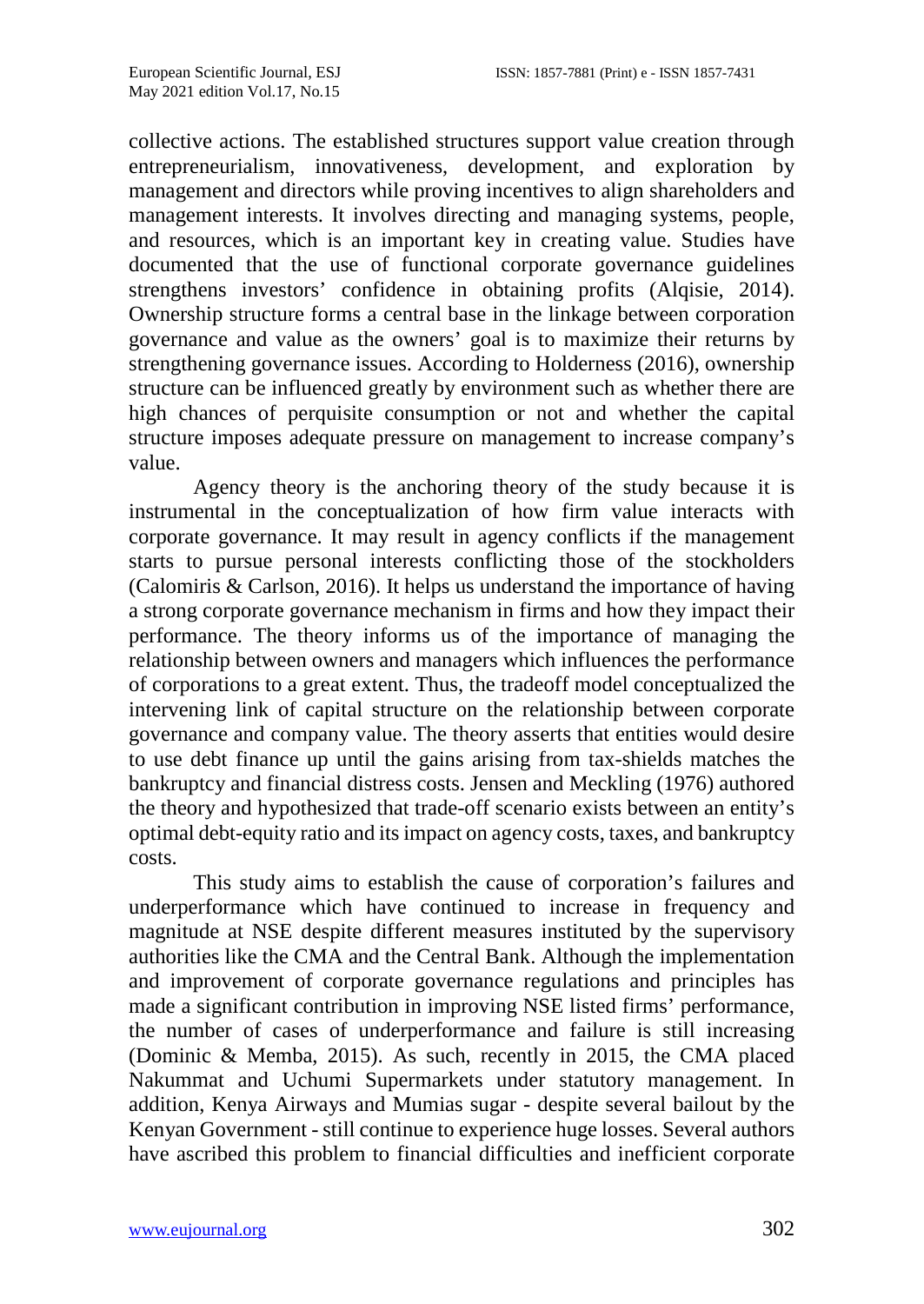governance (Peters & Bagshaw, 2014). Latest studies suggest that this deeply mirrors weaknesses in corporate governance, ranging from complacency board in oversight to inadequate controls, and the management's poor strategic foresight (Opiyo, 2013; Vincent et al., 2015).

Corporate governance, capital structure, and ownership structure are key concepts that have been interconnected with corporate value analysis in several existing studies. Agency theory and several other mechanisms of corporate governance contend that good corporate governance enhances entity's performance (Haque & Arun, 2016). The regulatory framework implemented by Capital Market Authority and tight reporting oversight of NSE has been instrumental in improving corporate performance thereby proving their effectiveness to a reasonable extent (M'Ithiria & Musyoki, 2014). Regardless of the various interventions, Kenya has documented several cases of corporate governance weaknesses and poor capital structure practices among listed companies at NSE resulting to receivership/statutory management and liquidation. The number of cases keeps rising, especially at CMC Motors, and consecutive loss reporting by firms such as Kenya Airways and Mumias Sugar is a sign that poor corporate governance practices persist despite these improvements (Ali, 2018).

Corporate governance has been discussed in the context of privately and state-owned entities where corruption, malpractice, and subsidization by the government of failing listed enterprises like Mumias Sugar, Kenya Airways among other firms remain the defining attributes. In 2017 for instance, fashions retailer Deacons (EA) and Cement maker ARM were also placed under statutory management due to excessive losses and high debt.

Numerous studies have been undertaken in industrialized states but the outcome of the studies – even though contradictory in most cases – cannot be unreservedly generalized to emerging states due to societal, cultural, and economic divergences between the developed and developing nations (Carter & Greer, 2013; Chen, 2012; Hasan & Butt, 2009). Other studies have considered individual variables relationships on firm value (Dominic & Memba, 2015). The question is - what is the impact of corporate governance on corporate value of NSE listed companies?

However, the key objective of this research aims to evaluate the relationship among corporate governance, capital structure, ownership structure, and corporate value of NSE listed companies. The specific objectives of the research include the following:

To assess the intervening effect of capital structure on the relationship between corporate governance and corporate value of NSE listed firms.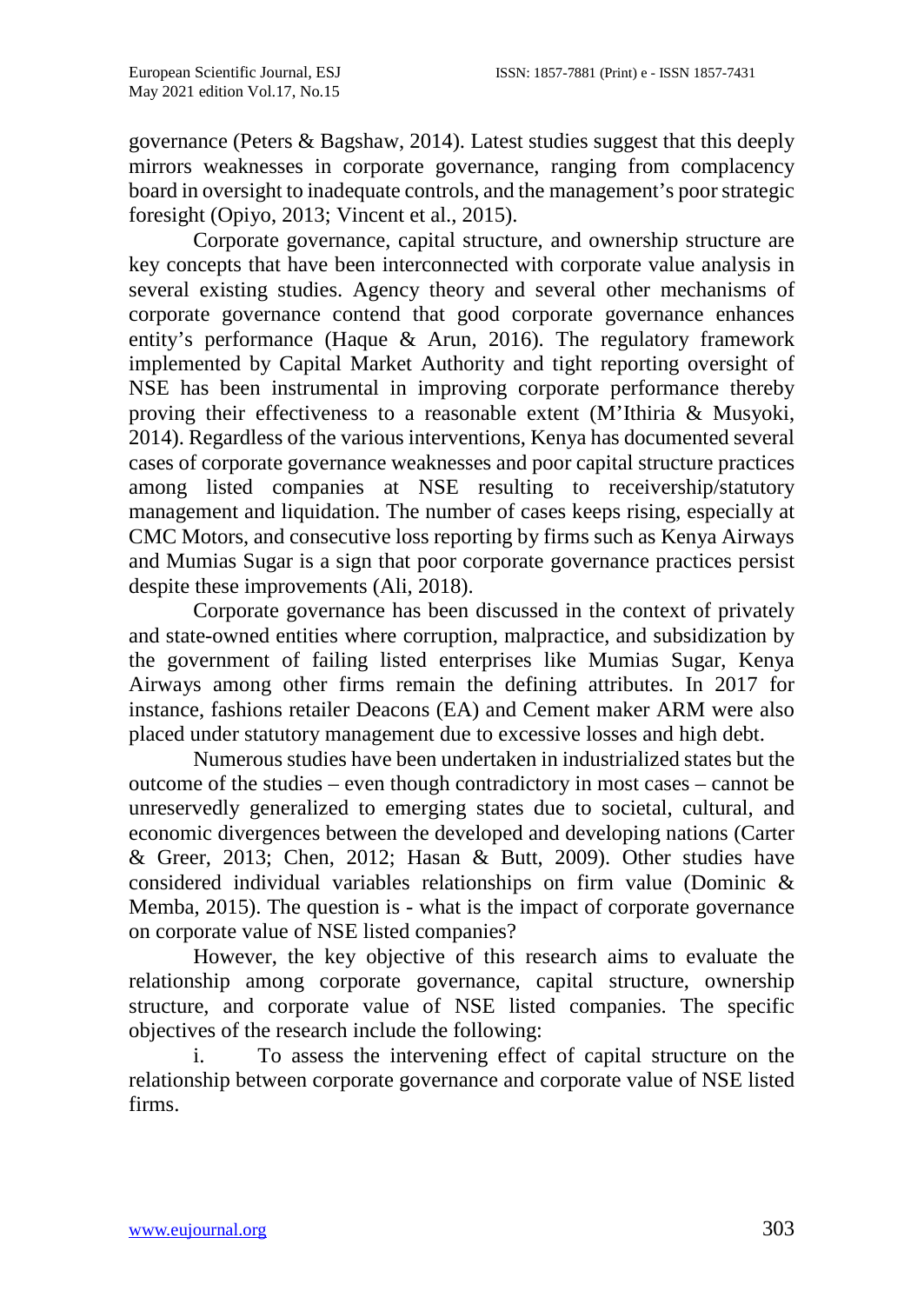ii. To investigate the effect of ownership structure on the relationship between corporate governance and corporate value of NSE listed firms.

iii. To evaluate the joint effect of corporate governance, capital structure, and ownership structure on corporate value of NSE listed firms.

### **Literature Review Theoretical Framework**

Good corporate governance cannot be described by a single theory. Thus, it remains vital to combine different theories that not only address social interactions, but also highlight rules and laws, as well as stringent enforcement, that relate to good practices of governance and go beyond mechanical approaches of explaining CG. For this reason, it is important that the holistic implementation is promoted in the entire corporate world, which brings a different perspective of corporate management with it. Governance in diverse countries can differ based on their political, cultural, historical, and social situations. In such cases, the governance in developing and developed states can differ since it is subject to the economic and cultural perspectives of every state (Wicks & Parmar, 2014). The anchoring theory is agency theory. The other theory considered to compliment agency theory is the trade-off theory. These theories are linked to the study in that they are reflecting the basis of governance practices and how this affects the corporate value.

Agency theory was founded by Jensen and Meckling (1976), and they indicated that the agency theory is instrumental in corporate governance literature, standards, principles, and governance codes. Anderson, Becker, and Campbell (2014) made available an extensive review of CG theories, arguing that an agency model is best since it aptly explains the role of corporate governance towards company performance. When critically examined, agency theory basically deals with the resolution of two problems that arise due to agency relationships (Velte, 2017). The foremost problem occurs when there is a conflict between the agent and principals when their wants or goals conflict, while the second issue occurs when it becomes costly or difficult for a principal to confirm what an agent action. The model postulates that prudent CG mechanisms align executives and directors' interest with the welfare of owners leading to an efficient and optimal capital structure choices which, when combined with ownership structure, leads to better corporate value. In agency relationships, the basic function of independent directors includes, among other things, overseeing management performance in achieving agreed objectives, overseeing performance reporting, and satisfying financial integrity, and optimizing resilient and defensible financial controls and capital structure (Mang'unyi, 2011). Thus, effective involvement of directors in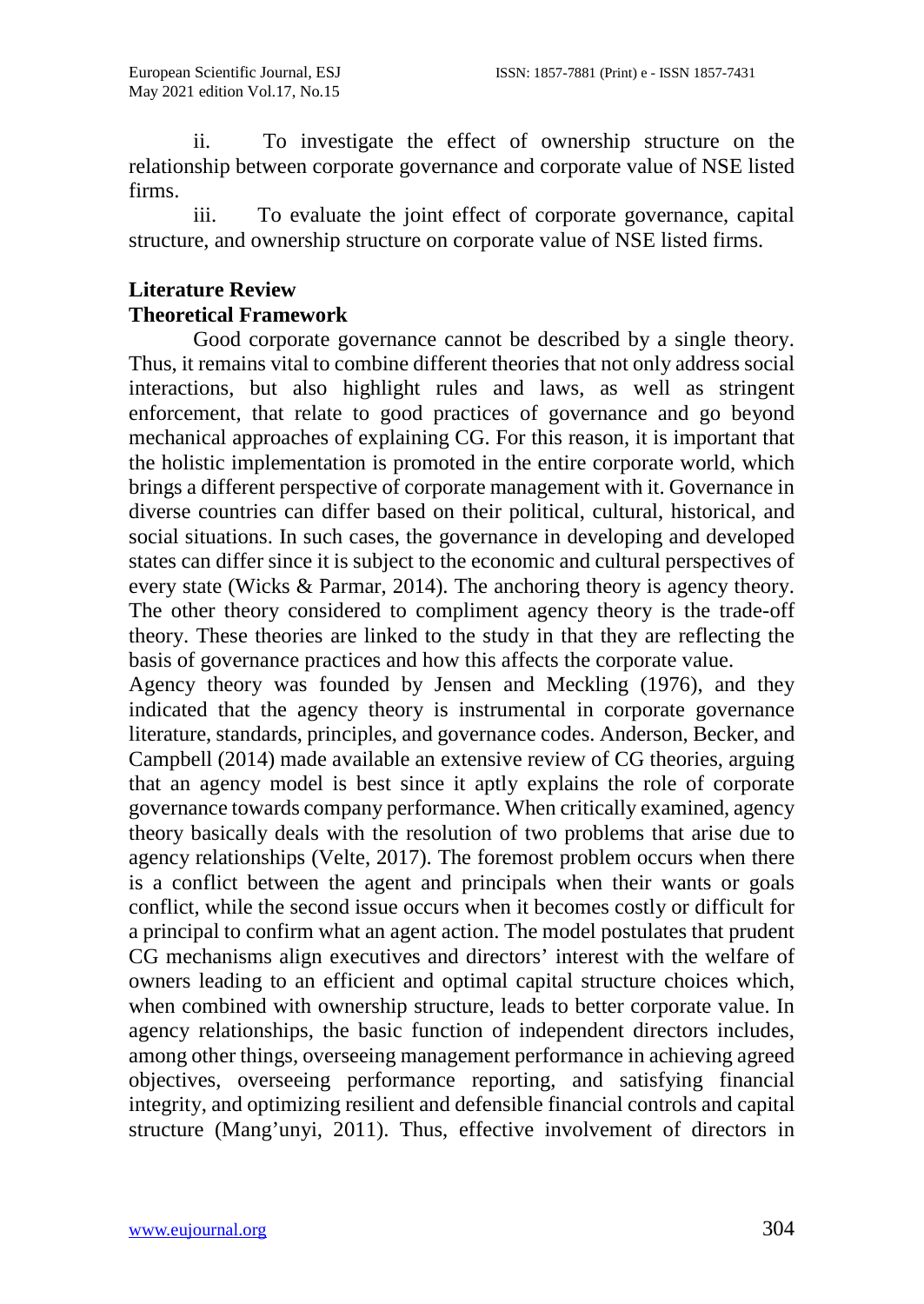monitoring and supervision of activities and reports of management can greatly improve governance and financial performance.

Agency theory critics argue that it only focuses on different relationships, thus ignoring the convergence of interrelationships among different parties and their interdependencies (Hasan & Butt, 2009). Such parties are distinct in nature and have mutual associations that cannot easily be linked to the theory's divergent viewpoint. Not all agents are self-centred and opportunistic because there are those who act as real ship captains if rewards and compensation are made to their satisfaction. Donaldson and Davies (1994) findings also indicate that where a manager has served in a company for a long time, help shape and mould its form and directions, there is likely to be a melding of individual self-esteemed with corporate prestige. Other stakeholders like employees and banks are also likely affected by the appropriation policy of management and may oppose or expose such actions. This theory is of great relevance to this study as it aids in understanding the relationship between the organization management and its owners. It also helps us understand the importance of having strong corporate governance mechanisms in firms and how they impact their performance. Kenya's financial institutions are managed by executives on behalf of shareholders. The agency problems are evident in most scandals that have faced some of the institutions under this study. This theory is thus applicable for this study, as it informs us of the importance of managing this relationship between owners and managers which influences the performance of corporations to a great extent. According to Robbins and Judge (2017), reducing agency tensions results in a friendly working environment and, hence, agency cost is reduced leading to efficient operational, financing, and investing activities.

Trade-off theory argument on the existence of an ideal capital structure that optimizes corporate value will motivate management to implement corporate governance best practices that would enable them to achieve this debt level. The uniqueness of this optimal tax level to the different companies means that investors would prefer investing in corporation with higher optimal level gain accelerated returns both from debt and capital invested. The debt tax benefits and the control of free cash-flow difficulties forces companies to make greater use of leverage which also positively influences management to invest in projects with positive cash flow, thereby optimizing corporate value. Critics of this theory point out that high debts level result in financial distress and bankruptcy and may therefore result in reduction of corporate value. In efficient and perfect markets, Modigliani and Miller (1958) illustrated that the structure of financing was irrelevant in determining the cost of funds and an entity's value, thus contradicting the model. The attainment of ideal capital structure is assumed to be the basis of market efficiency and symmetric information which is not always the reality – this makes it difficult to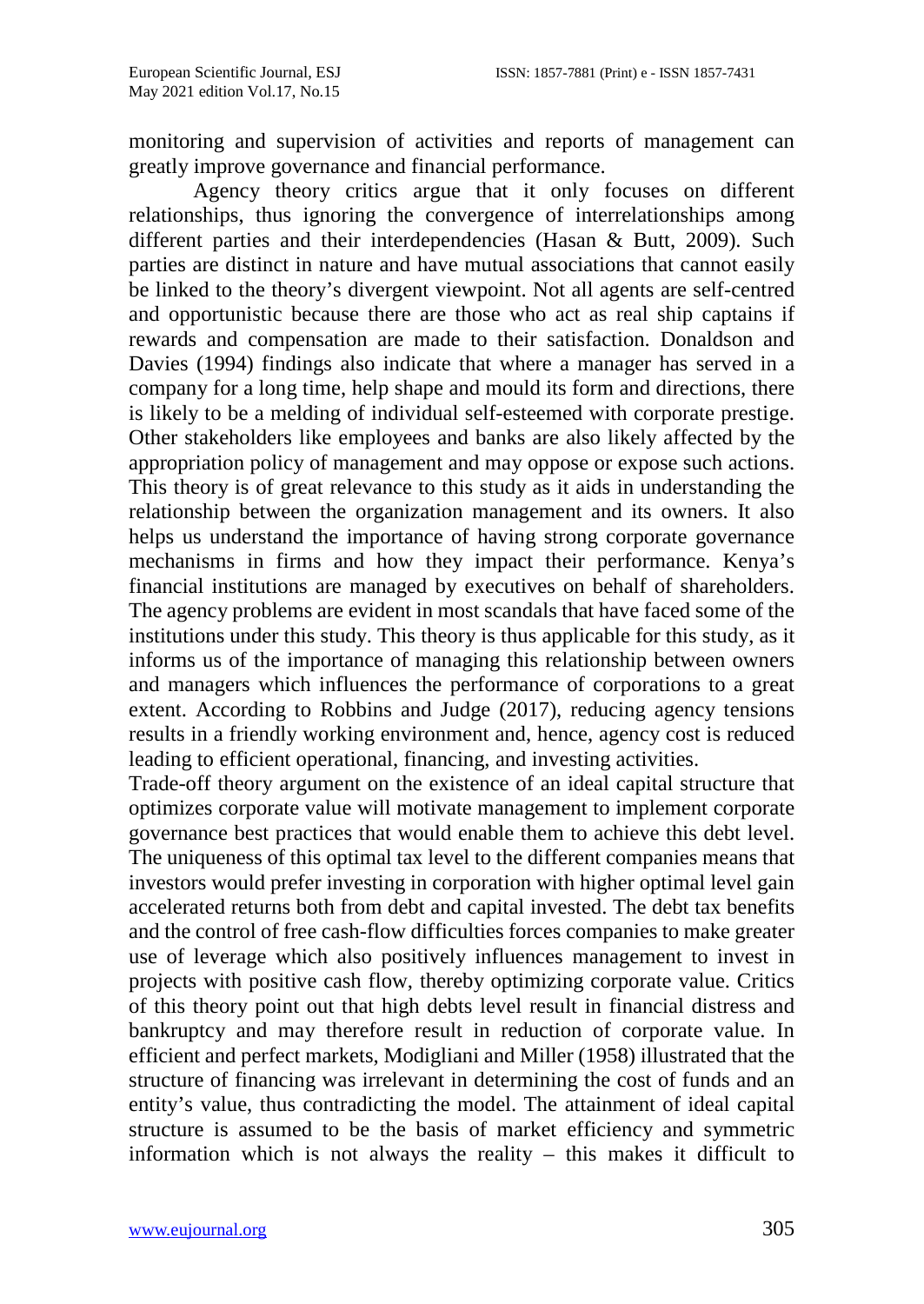operationalize. The relevance of this theory is the ability to support the conceptualization of the intervening impact of capital structure on the interrelationship between CG and corporate value. The theory indicates that businesses will choose their equity and debt financing mix to offset the benefits and costs of debt. High financial leverage may result in improved efficiency by reducing agency costs because of fear of bankruptcy which would result in losses to executives in form of remunerations, incentives, reputation and the pressure to make cash flows to repay periodic debt and interest expenses. The relationship between the right action of management in adherence to good corporate governance, capital structure decision, and their effort to optimize corporate value to wade-off bankruptcy helps to conceptualize the relationship, thereby predicting the intervening effect of capital structure on the relation between CG and corporate value.

### **Corporate Governance, Capital Structure, Ownership Structure, and Company Value**

The empirical analysis of the relationship among corporate governance, capital structure, ownership structure, and corporate value has not provided an explicit causal link amongst the variables. Majority of previous studies pose methodological, theoretical, and contextual gaps. The agency theory argues that control and ownership separation create conflicting interests whereas in trade-off theory, no such conflicts are envisaged. Most of the earlier studies reviewed have investigated the interrelationships between the two or the three variables and documented conflicting and inconclusive results.

Adera et al. (2015) examined the link between debt-equity ratio and stock values of NSE manufacturing companies. They applied the explanatory nonexperimental design with the authors undertaking a census of nine entities. Pearson Correlation - (2-tailed) Pearson analysis - was employed. The outcomes documented a significant positive association between preference share capital, long-term leverage, reserves, ordinary equity and the firm's performance. The research did not consider moderating variables on the relationship nor the corporate governance influence in the relationship. Recent empirical research shows that implementation of the best practices of corporate governance remains a challenge for quoted Kenyan companies and regionally. These best practices include shareholders rights protection, clear definition of stakeholder roles as well as defining board responsibilities for optimizing company value. Providing an answer to this gap is foundational and fundamental in ensuring optimal corporate growth and performance which is the need for the current study.

Driffield, Mahambare, and Pal (2005) studied whether ownership structure affects debt-equity ratio and ROA. They applied firm-level panel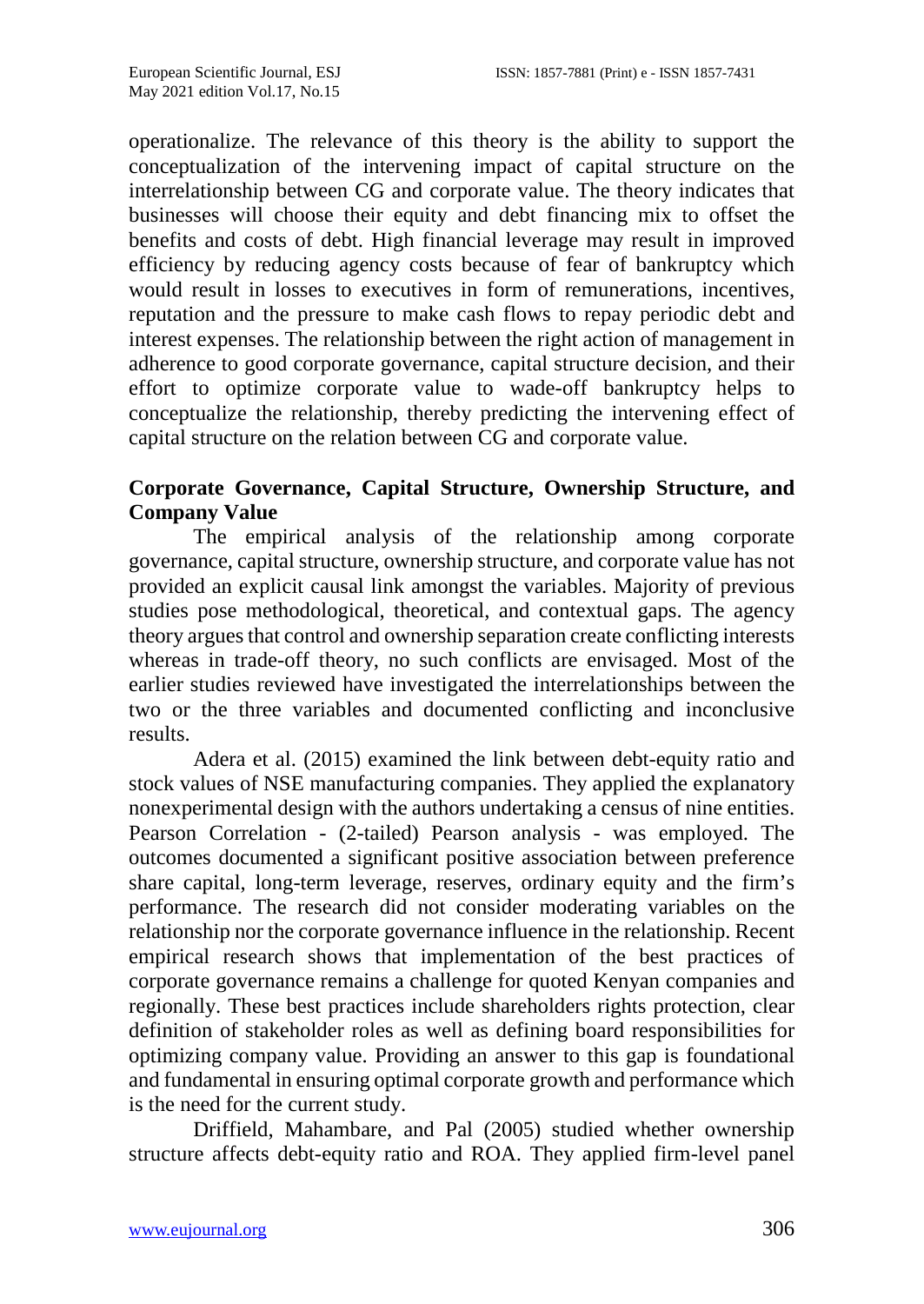data 3rd level least square method (3SLS) method. They obtained evidence from the popular belief that bureaucratic controls hamper the growth of firm value. It is possible to extend this study to include mediating influence of capital structure on corporate value and governance aspects and note the resulting changes in results.

Hasan and Butt (2009) examined how corporate governance and ownership structure affected Pakistani listed companies' capital structure. The study adopted fixed-effect regression technique. The findings show that ownership structure and corporate governance had a significant effect on the capital structure. If the study were to be taken one step further by corporate value, the results would be more robust. The main objective of the shareholder is to optimize returns on investment. Therefore, extending the study to include corporate governance would provide the necessary focus and attention to shareholders key objective. This gap was therefore adequately responded to by the current study which has recognized agency theory as the anchoring theory and focused on investigating how the gap between ownership and control can be minimized to optimize shareholders value creation.

Holderness (2016) investigated how ownership structure and debtequity ratio affects entity's performance in his study of Vietnamese quoted corporations. The study employed OLS and regression methods for the data analysis. The study documented an adverse effect of foreign ownership on leverage, but a positive effect by state ownership. The study considered ownership structure and debt-equity ratio combine effect on firm performance but did not consider the moderating influence of ownership structure nor the intervening impacts of debt-equity on firm performance which this study has now incorporated. There is, however, a need to incorporate a variable that would address the often-sighted need for taking adequate measures to boost the proficiency and efficiency of governance structure in firms.

Studies relating to corporate governance and business performance have yielded contradictory and inconclusive outcomes. Some studies documented positive relationships, while others reported either negative or no relationships at all. A possible explanation for the contradictions and conflicts could be the exclusion of intervening and moderating effects. However, the studies use different measure of the explanatory and response variables in addition to methodological differences. Most of the studies on the four concepts have been undertaken in developed markets that vary due to market efficiencies, regulatory as well as legal environments. Furthermore, limited studies have evaluated the intervention and moderation effects of capital structure and ownership structure at the same time. Given the methodological and the contextual gaps, the inconsistent and sometimes inconclusive findings, this is a research area which needs current and future investigation. The above analysis leads to the three hypotheses tested by the study.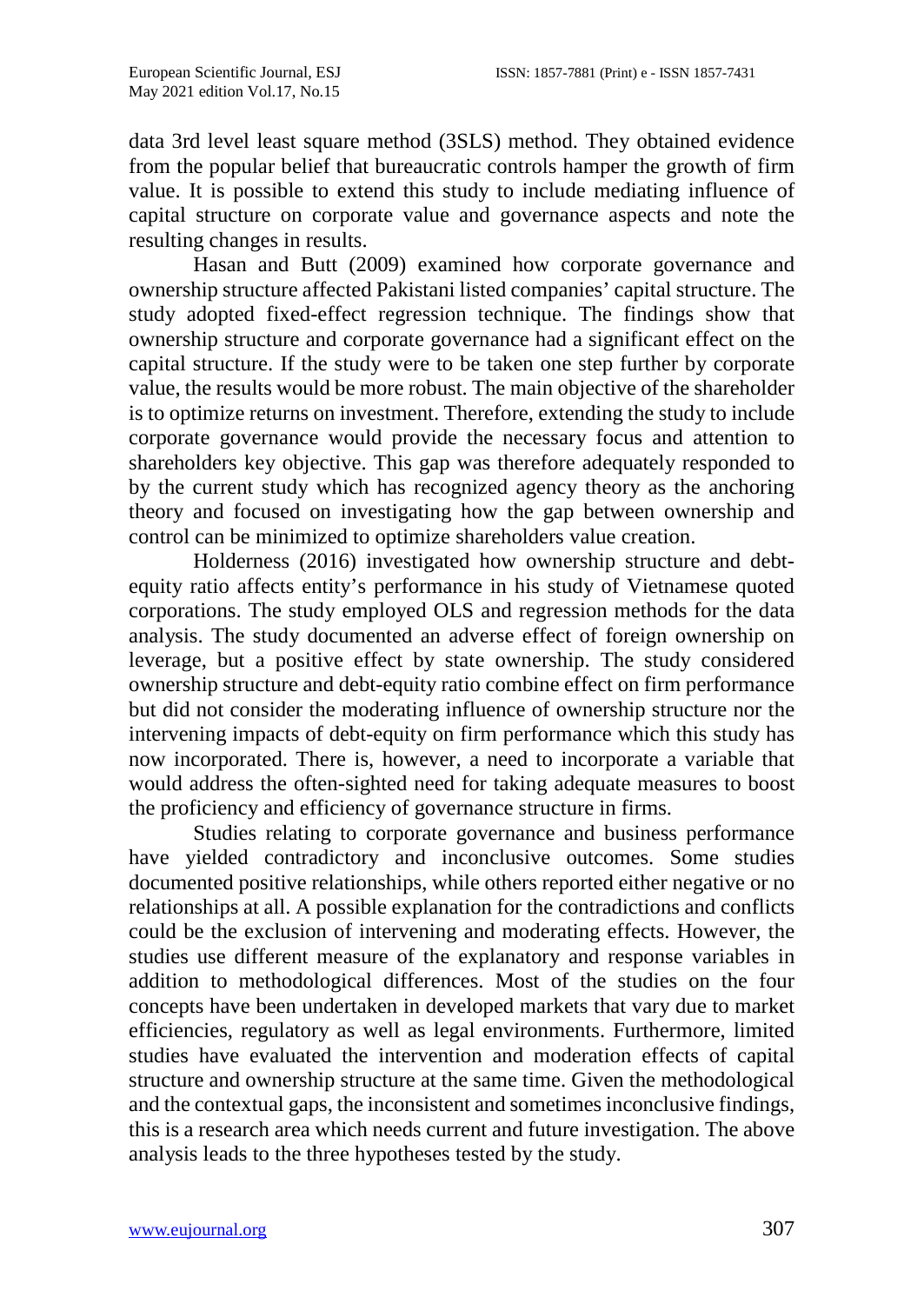**Hypothesis 1:** There is no significant intervening effect of capital structure on the relationship between corporate governance and corporate value of NSE listed firms.

**Hypothesis 2:** There is no significant moderating effect of ownership structure on the relationship between corporate governance and corporate value of NSE listed firms.

**Hypothesis 3:** There is no significant joint effect of corporate governance, capital structure, and ownership structure on corporate value of NSE listed firms.

### **The Conceptual Framework**

Figure 1 displays the study's conceptual model showing corporate governance, capital structure, ownership structure, and corporate value interrelationships. The figure depicts that CG influences corporate value in several ways. Corporate governance can affect corporate value indirectly through capital structure. The directors hired by the firm owners during General Meetings do not participate in the normal operating activities of the company, but rather oversee the management's activities and approve critical decisions of the management in the company. One of the key decision management makes, which requires the director's approval, is the capital structure decision. Hypothesis one, therefore, proposes the intervening effect of capital structure on the relationship between CG and corporate value. Both Trade-off theory and agency theory supports this hypothesis.

Corporate Governance could also influence corporate value through the moderation of the ownership structure. The directors are the link between the management and the owners, and they provide the owners with information regarding management strategies approved by them or suggested by the management. In addition, they receive direction from the owners on fundamental strategic changes as well as visions, mission, and key objectives. Ownership structure has been documented based on empirical studies to influence entity value, although the direction and nature of the effect are not clear. The common ownership structure attributes are ownership concentration, foreign, state, and family ownerships. Hypothesis two, therefore, proposes that ownership structure moderates the relationship between CG and firm value. This hypothesis is supported by agency theory – relating to agency costs resulting from the separation of control from ownership as agents take charge of the firm. Corporate governance, capital structure, and ownership structure could jointly affect corporate performance. From past empirical studies, each of these variables has been documented by scholars to have some effect (positive, negative, or none) on corporate value. The joint effect of the variables has also been investigated by few scholars. Consequently, the third hypothesis assessed the joint influence of corporate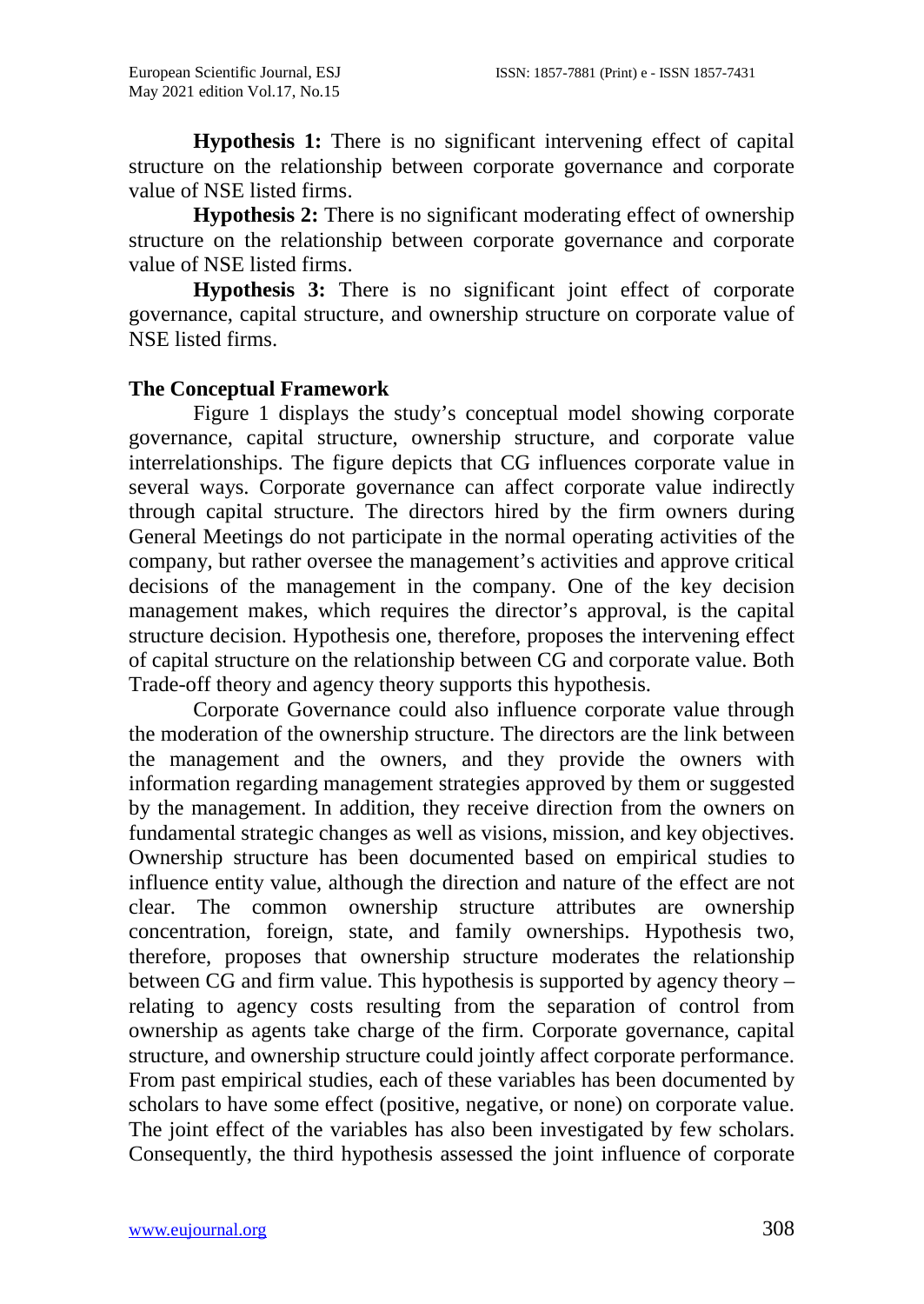governance, capital structure, and ownership structure on corporate value and is supported by both agency theory and trade-off theory.

Participants in the age group between 51 and 80 show higher cognitive and behavioral values. The following table shows the scores of general attitudes concerning age groups. Table 6 indicates the values of the correlation analysis.



**Figure 1.** The Conceptual Model **Source:** Author (2021)

### **Research Methodology**

The methodology steps adopted by the study include research philosophy, study design, targeted population, collection of data, diagnostic tests, operationalization, and analysis of data. The study was premised on the positivism research philosophy as it tested several quantitative hypotheses. The descriptive design was appropriate since the study's key variables were defined and the study hypotheses and research questions were clearly indicated. Cooper and Schidler (2008) supported this position by arguing that descriptive design is suitable for a research in which research questions or hypotheses have already been formulated. The population consists of 58 firms listed at the NSE covering 2013 to 2017. This study used quantitative secondary data collected in Microsoft excel for a five-year period. The data was obtained from publicly trading companies past financial accounts from the companies' websites and other accounts filed with NSE. Where the required data was not accessible, it was directly requested from firms' management.

Various diagnostic tests were undertaken to validify and justify the regression results to determine if the regression model was unbiased. These were done given that it is impractical to achieve accurate and reliable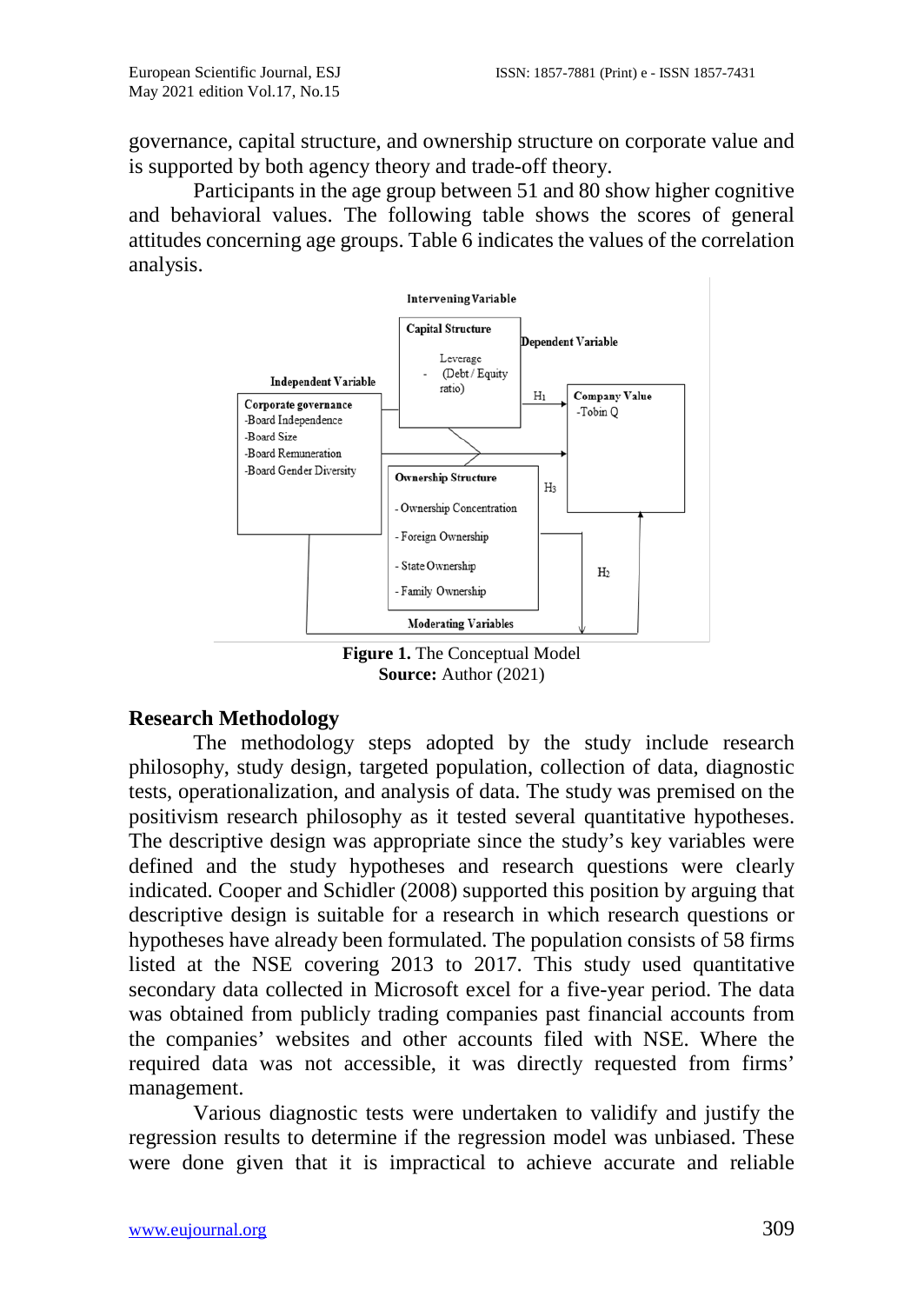deductions about reality when the population which the sample was derived from is invalid (Creswell, 2013). The conventional linear regression model is founded on various assumptions including linearity, multivariate normality, little or no multicollinearity, homoscedasticity, and no or little autocorrelation. Autocorrelation arises when residuals fail to be independent of one another and the Durbin-Watson (1985) statistics (1.5<d<2.5) was employed to assess panel data autocorrelation. The ANOVA linearity test was employed to assess the study variables linearity with non-linearity being insignificant if the computed F-value of the non-linear indicator is more than 0.05. Multicollinearity arises when explanatory variables are not independent from the other, which indicates that one explanatory variable can be linearly predicted by the other variables with some degree of accuracy (Kothari, 2004). Multicollinearity was evaluated through the VIF (Tolerance) test. Multicollinearities exist if the VIF value is more than 10 and the tolerance value is not far from 1. Heteroscedasticity occurs when the residuals variance fails to be constant across all observations and was assessed using the Levene's test. Here, the assumption that the variations in the populations from which different samples were taken were the same was assessed. Linear regression analysis also requires the study variables to be multivariate normal. The Kolmogorov-Smirnov test and goodness-of-fit test was used for testing normality. Additionally, the Shapiro-Wilk test (1965) was also adopted since it is a more robust normality test.

Since the variables in a regression model contain time series, it is essential to undertake a stationary time series test to ensure the model is not biased. A stationarity test is undertaken since nonstationary variables in regression model shows that the asymptotic analysis assumptions are not valid. Thus, the normal "t-ratios" do not follow the t-distribution and therefore cannot validly test the regression parameter hypotheses. The Augmented Dickey-Fuller (ADF) unit root test was undertaken in EXLTAT to assess for non-stationary. According to Gujarati (2003), if a time series is nonstationary, the study of its behavior is valid only for the time under consideration.

The Hausman specification test was also undertaken to determine model suitability. The equations testing the various hypothesis can be estimated using different regression models, specifically the pooled-ordinary (OLS) least square, fixed effects or random effect models. Wooldridge (2010) postulates that pooled OLS is used when a different sample is selected for each year. However, in this case, the same sample is observed within a five-year period. Therefore, choice can be made between fixed effect or random effects. Suitability between the fixed and random effect was assessed through the Hausman test. The Hausman specification test posits that the estimates of the random and fixed effects models' do not differ considerably. The Hausman test null hypothesis specifies that the random effects model is applicable while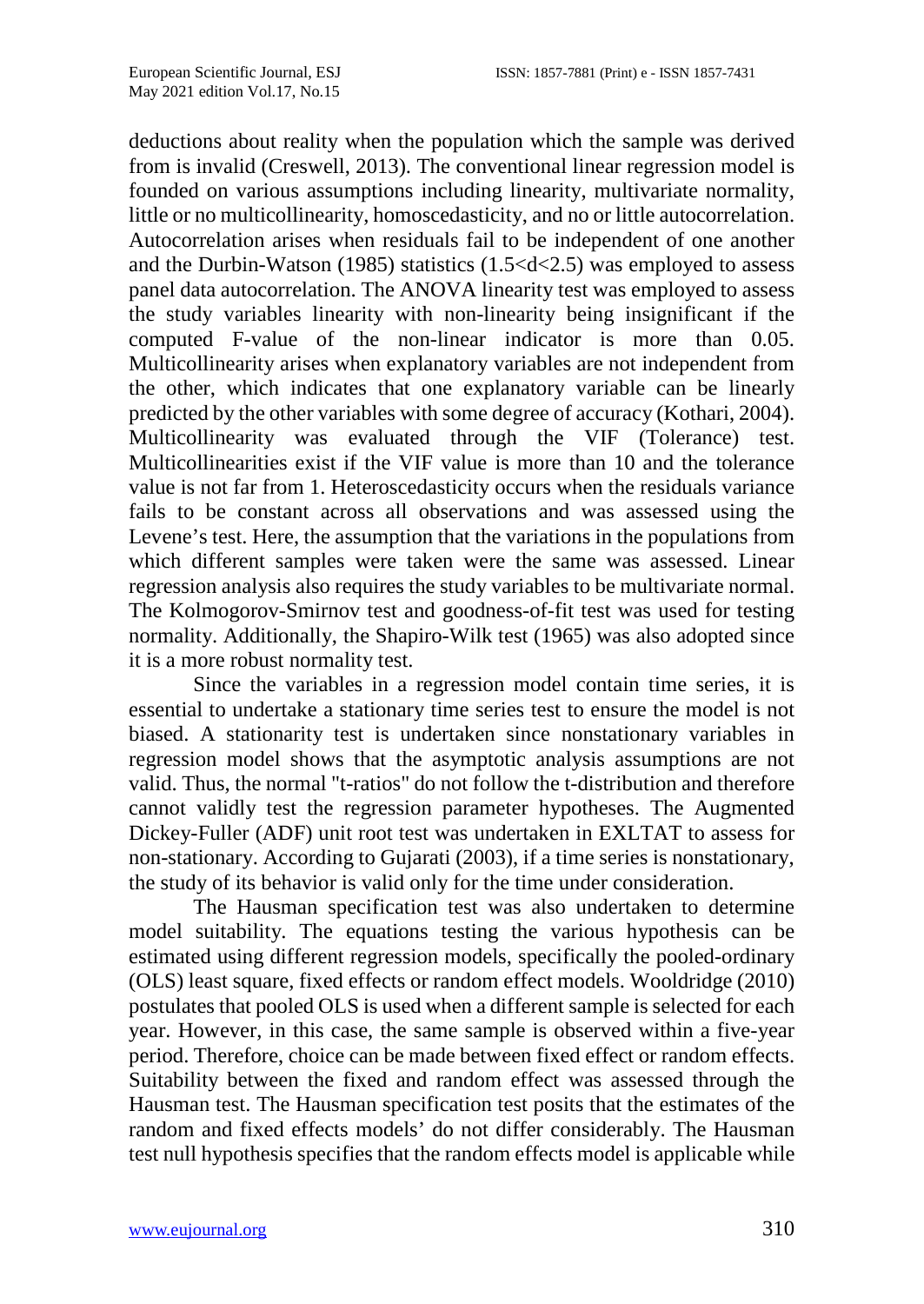the alternative hypothesis indicates that the fixed effects is more suitable. The Hausman test results follows the chi-square distribution. If it is lesser than the probability value, the null hypothesis is rejected, and the fixed effect model is better suited for the panel data. Wooldridge (2010) posits that if the Chi-square P-value is significant statistically  $(p<0.05)$ , the fixed effects model is preferred. The opposite is recommending the random effects model.

The study adopted a census survey method where the total population of all corporations, publicly trading at the NSE numbering 64 as at December 2017, were considered. However, the data from the 64 companies was sorted and cleaned, while complete data was obtained from 58 corporations as some companies had been delisted and fused with the private sector, new listings, and the loss of observations in other companies due to data unavailability and poor-quality data in some years. These 58 companies with complete data comprised of more than 90% of the sample.

Beck and Wiersema (2013) explains that operationalization is the categorical description of a variable so that it can be measured. The four variables of the study were Corporate Governance, Capital Structure, Ownership Structure, and Corporate Value. Corporate Governance indicators included board independence (the proportion of autonomous non-executive members of the board), board size (logarithm of number of directors), board remuneration (natural log of payout to board members per year), and board gender diversity (proportion of female directors). That was in line with the measures adopted by Proudfoot (2016). In addition, equal weighted composite consisting of the four sub indicators (Board Independence, Board Size, Board Remuneration and Board Gender Diversity) formed the Corporate Governance measure. Capital structure was proxied by the leverage (proportion of debt to the total funding). Ownership structure was measured by the weighted average of ownership concentration (proportion of shareholders with 10% or more to the aggregate shareholding value), State ownership (Proportion of state ownership to aggregate ownership), foreign ownership (Proportion of foreign ownership to aggregate ownership), and family ownership (Proportion of family ownership to total ownership).

Consequently, the corporate value was measured by an equal weighted average of Tobin Q, while Tobin Q was measured as shown below:

$$
TQ = \frac{MVE + BVD}{BVA}
$$

Where MVE is Market value of Equity, BVD is Book Value of Debt, and BVA is Book Value of Asset.

### **Data Analysis**

Sekaran and Bougie (2009) suggested a four-step approach for analyzing data, namely: preparing data for analysis (editing for accuracy,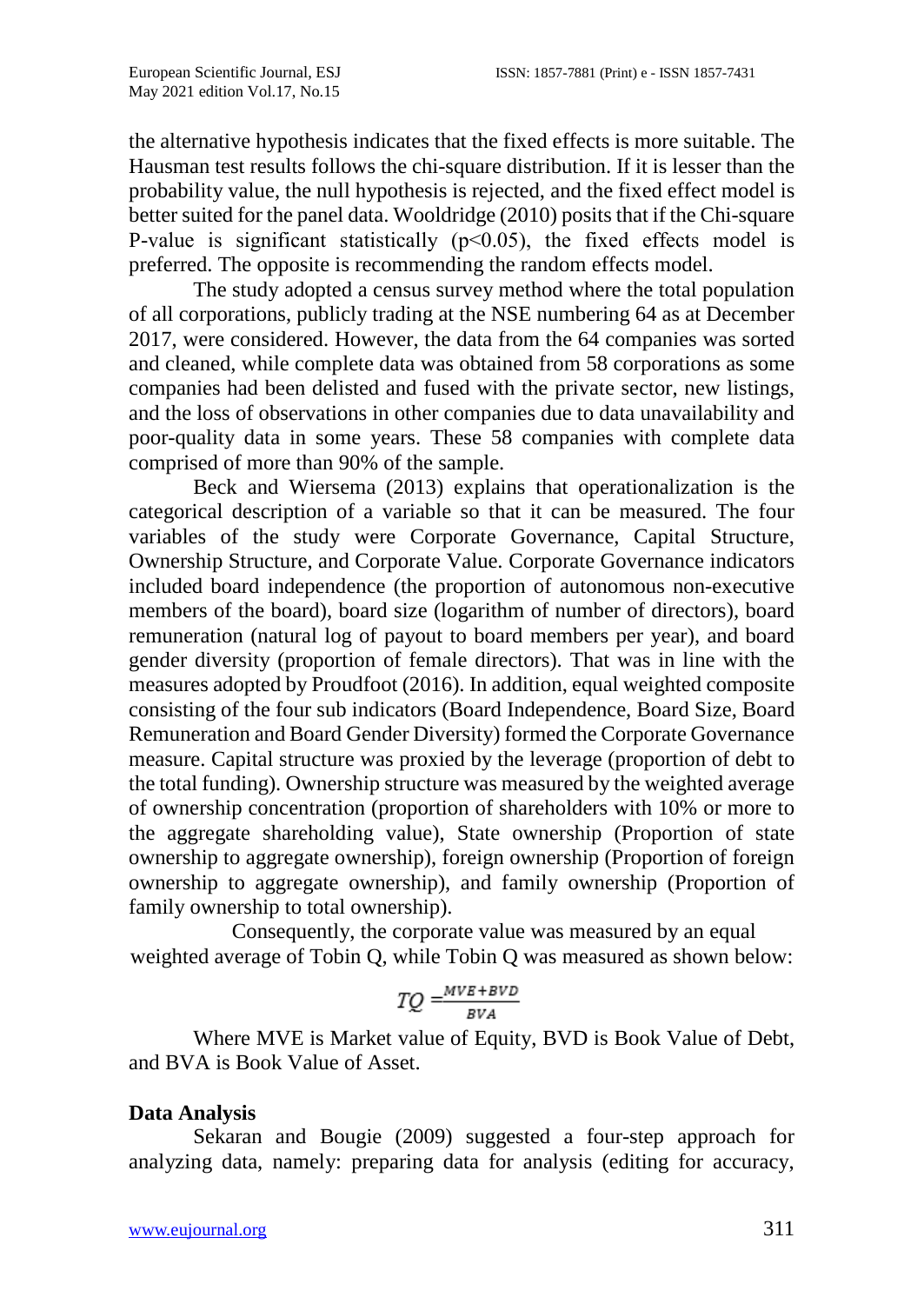completeness, and consistency); get an overview of the data (descriptive statistics); assess the goodness of fit (diagnostic tests); and finally, test the hypotheses. Multiple regression analysis was used to test the variables strength and direction. The Statistical Program for Social Sciences (SPSS) version 26 was used to analyze the data through descriptive and inferential statistics. This analysis is in line with the analysis used in earlier studies to examine the main effect, intervention, moderation, and joint effect (Okiro, 2014; Mang'unyi, 2011).

To determine the intervening impact of Capital Structure on the Relationship between Corporate Governance and Corporate Value, the four steps approach demonstrated by Baron and Kenny (1986) was applied to test hypothesis one.

| Step 1: $CV_{it} = \beta_0 + \beta_1 CG_{it} + \varepsilon_{it}$ --            | $---(1)$ |
|--------------------------------------------------------------------------------|----------|
| Step 2: $CS_{it} = \beta_0 + \beta_1 CG_{it} + \varepsilon_{it}$               | $-(-2)$  |
| Step 3: $CV_{it} = \beta_0 + \beta_1 CS_{it} + \varepsilon_i$ ----             | $---(3)$ |
| Step 4: $CV_{it} = \alpha + \beta_1 CG_{it} + \beta_2 CS_{it} + \varepsilon_i$ | $---(4)$ |

Where CV, CG, and CS are Corporate Value, Corporate Governance, Capital Structure respectively, and **β<sup>0</sup>** is the intercept or Constant. **β1- β<sup>2</sup>** are regression coefficient, **ε** is a random error term, **i** is the number of companies used in the sample, and **t** are the duration of the research. Corporate Value was measured by Tobin Q, while Corporate Governance is a weighted average of BI, BS, BR, and BGD.

To test the moderating effect of the ownership structure on the relationship between Corporate Governance and Corporate Value, the Baron and Kenny's (1986) approach for testing moderation was used. It entailed the moderating impact of ownership Structure on the relationship between Corporate Governance (CG) and the company's value (CV). Here, Ownership Structure is the weighted average of Ownership Concentration, Foreign Ownership, State Ownership, and Family Ownership. The models for the hypothesis of Ownership Structure are as follows:

CVit= β<sup>0</sup> + β1CGit + β2OSit + β3CGOSit + εi---------------------------------------(5)

To determine the joint effect of corporate governance, capital structure, and ownership structure on the company's value, the model for testing the hypothesis is as follows:

 $CV_{it} = \beta_0 + \beta_1 BI_{it} + \beta_2 BS_{it} + \beta_3 BR_{it} + \beta_4 BGD_{it} + \beta_5 CS_{it} + \beta_6 OC_{it} +$  $β_7FRO_{it} + β_8SO_{it} + β_9FMO_{it} + ε_i --(1)$ 

 $B_1$ ------ $\beta_9$  are the regression coefficients. BI, BS, BR, BGD, CS, OC, FRO, SO, FMO are Board Independence, Board Size, Board Remuneration, Board Gender Diversity, Capital Structure, Ownership Concentration, Foreign Ownership, State Ownership, and Family Ownership, respectively. CV represents Corporate Value (measured by Tobin Q), **β<sup>0</sup>** is the intercept or Constant, **β1- β<sup>9</sup>** are regression coefficient, **ε** is a random error term that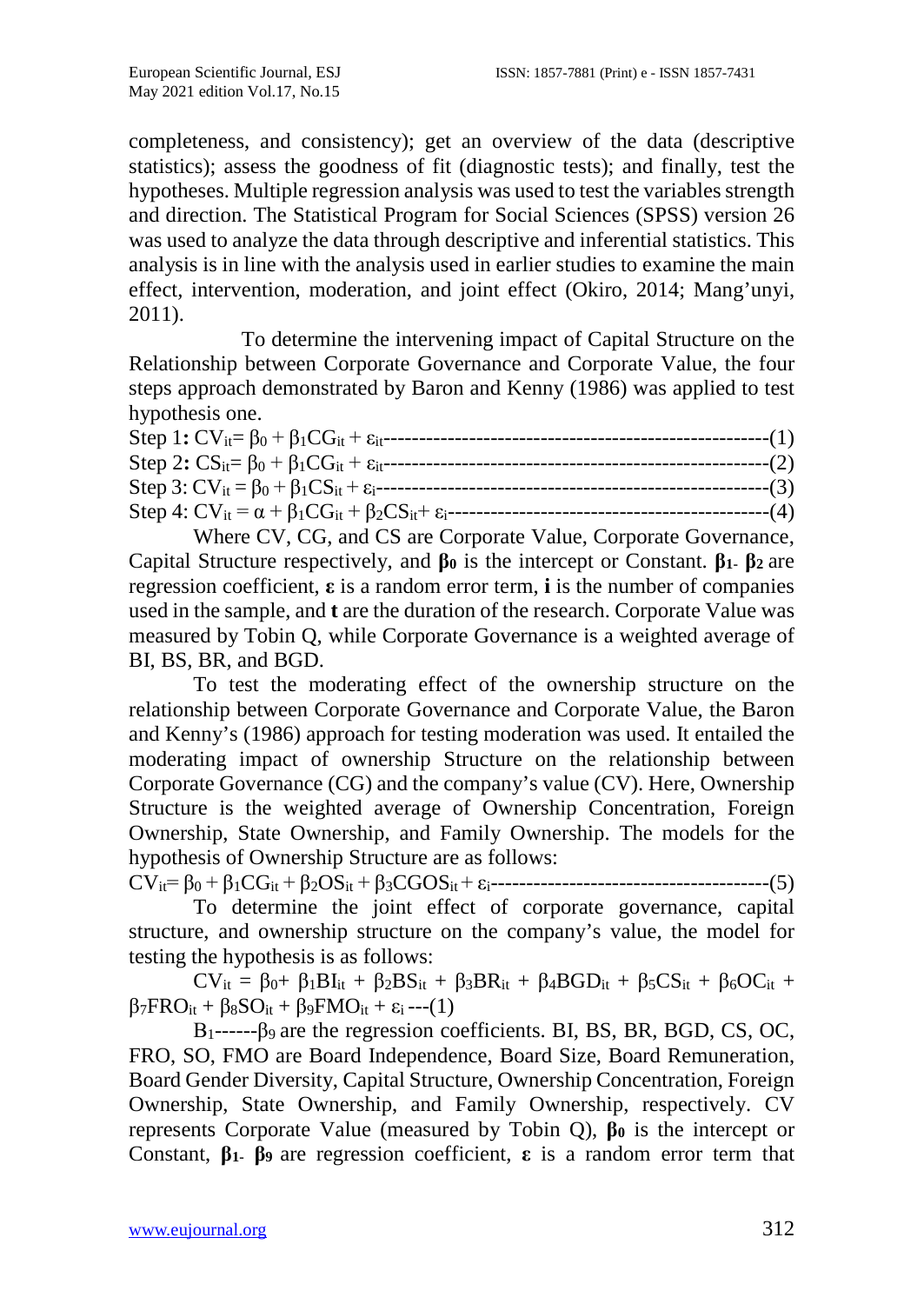accounts for the unexplained variations, **i** is the number of companies used in the sample, and **t** are the duration of the research.

### **Descriptive Statistics**

Descriptive statistics tools were employed to summarize the basic features of the data, which were collected by providing refined sample summaries and the adopted measures. Sekaran and Bougie (2009) contend that along with simple graphical analysis, descriptive analysis virtually forms the basis of every quantitative analysis of data. Descriptive statistics entails various measures and among them include maximum, minimum, mean, and standard errors of estimates. It further entails measures of symmetry such as skewness and kurtosis (data flatness or sharpness). The descriptive statistics results for all studied variables and the number of observations (N) are presented in Table 1 below.

| <b>Variable</b>         |                                  | Min     | <b>Max</b> | <b>Mean</b> | <b>Standard</b><br><b>Deviation</b> | <b>Skewness</b> | <b>Kurtosis</b> |
|-------------------------|----------------------------------|---------|------------|-------------|-------------------------------------|-----------------|-----------------|
| Corporate<br>Governance | <b>Board</b><br>Independence     | .55154  | .85967     | .6155420    | .13845227                           | $-.613$         | $-.131$         |
|                         | <b>Board Size</b>                | .5485   | 1.1855     | .8428597    | .17567500                           | $-1.147$        | .787            |
|                         | Board<br>Remuneration            | .34210  | 1.4480     | .5551251    | .14274991                           | $-.326$         | $-.678$         |
|                         | <b>Board Gender</b><br>Diversity | .01058  | .62033     | .2538652    | .08718682                           | $-.300$         | 1.441           |
| Ownership<br>Structure  | Ownership<br>Concentration       | .03597  | .68459     | .3317542    | .14773027                           | $-.028$         | $-0.959$        |
|                         | Foreign<br>Ownership             | .01705  | .68346     | .3361216    | .12877942                           | $-.318$         | $-.316$         |
|                         | <b>State</b><br>Ownership        | .2511   | .78320     | .1134344    | .05277976                           | .257            | $-.243$         |
|                         | Family<br>Ownership              | .011052 | .73765     | .4521073    | .16858353                           | $-.750$         | .005            |
| Capital<br>Structure    | Leverage                         | .02490  | .86843     | .4035326    | .18608898                           | .278            | $-.562$         |

**Table 1.** Summary of Descriptive Statistics

**Source:** Research Findings

Using data from 58 listed companies over a five-year period led to 290 data points (Table 1). Therefore, the findings indicate that the independent directors of the Kenyan listed companies made up 61.5% of the board size, with a maximum and minimum values of 86% and 55%, which were distributed on both sides of the average by 13.8% respectively. The results also showed that the companies had an average board size of 7 directors (antilog of 0.8428), with a maximum of 16 (antilog of 1.1855) directors, and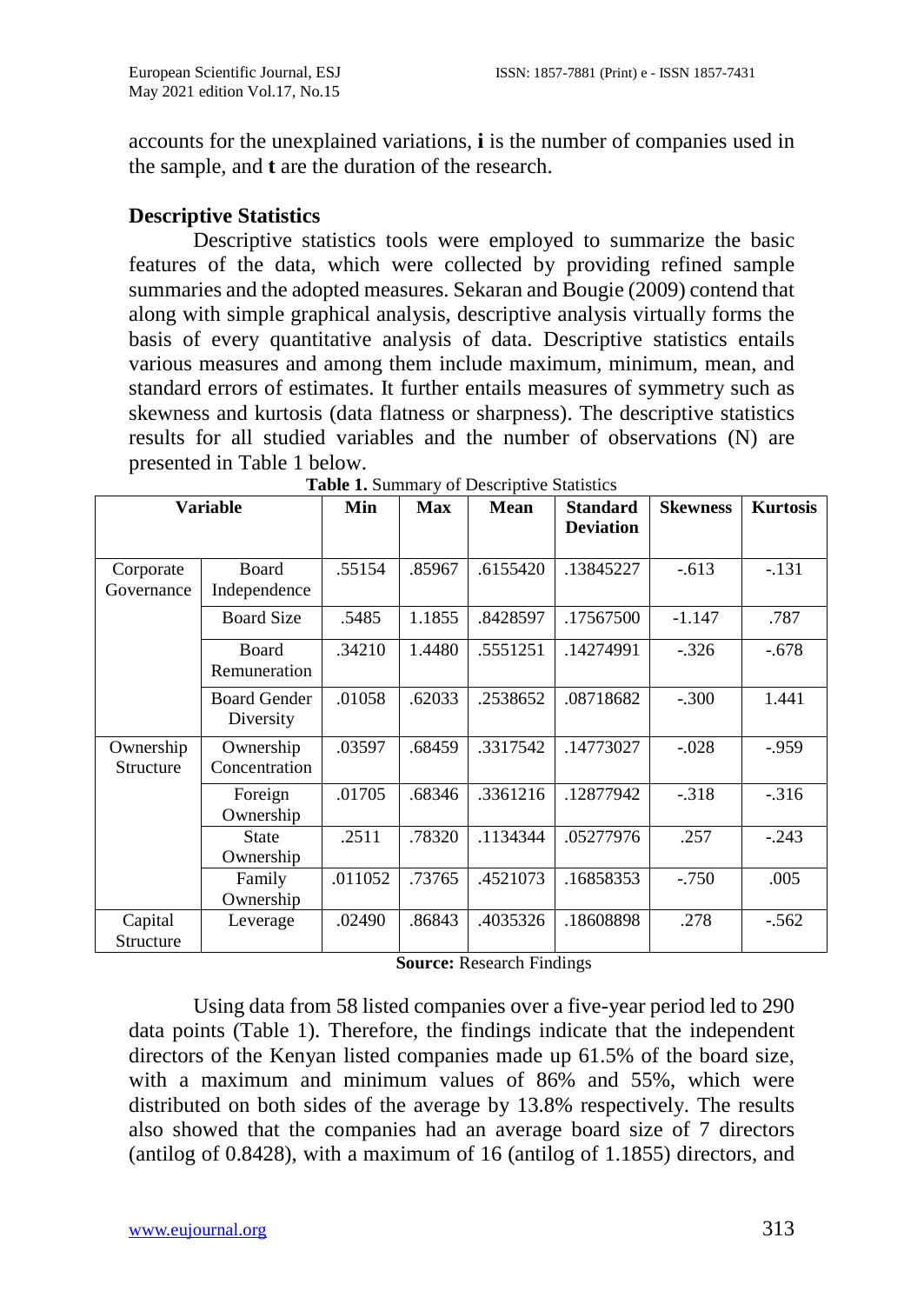a minimum of 4 (antilog of 0.5485) directors that deviated by 2 (antilog differ from .1757) directors on either side of the mean, respectively. On average, the listed firms' board remuneration was 3.6 (antilog of .5551) million Kenyan shillings, a minimum of 2.2 (antilog of .3421) million Kenyan shillings and a maximum of 28 (antilog of 1.4480) million Kenyan shillings that deviate by 1.387 (antilog of .1427) million Kenyan shillings on both sides of the mean. The findings also show that female directors of Kenyan listed corporations constituted 25.4% of the corporate board, with a maximum and minimum of 62% and 10% which were distributed on both sides of the mean by 9% respectively.

Regarding ownership structure, the finding indicated that owners hold 10% and above averaged 33% with a maximum of 68.5% and minimum of 36% distributed on either side of the mean by 14.8% respectively. Foreign Ownership constituted 33.6% with a maximum and minimum of 68.3% and 1.7% that deviate by 12.8% on either side of the mean, respectively. The findings further indicate that state ownership averaged 11.3% with a maximum of 78% and a minimum of 25% spread on either side of the mean by 5.3%. The results of the finding show that Family Ownership constituted 45.2% with a maximum of 73.8% and a minimum of 1.1% that deviate by 16.86% on either mean side. The findings indicate that capital structure use of debt is at 40.3% on average with a maximum of 86.8% and a minimum of 2.5% spread on either side of the mean by 18.6%. The results also show that CG indicators of Board Independence, Size, Remuneration, and Gender Diversity had negative skewness. Furthermore, they also had negative Kurtosis except for Board Gender Diversity. Ownership Structure indicators of Ownership Concentration, Foreign, State and Family Ownerships, all had negative Skewness except for state ownership. Kurtosis for all of them were negatively skewed except for Family Ownership.

### **Results of Diagnostic Tests**

This section tested the regression model statistical assumptions. Among them include test for independence, homogeneity, linearity, normality, multicollinearity, specification, and stationarity tests. The calculated values and respective thresholds of the four study variables are indicated in Table 2 below: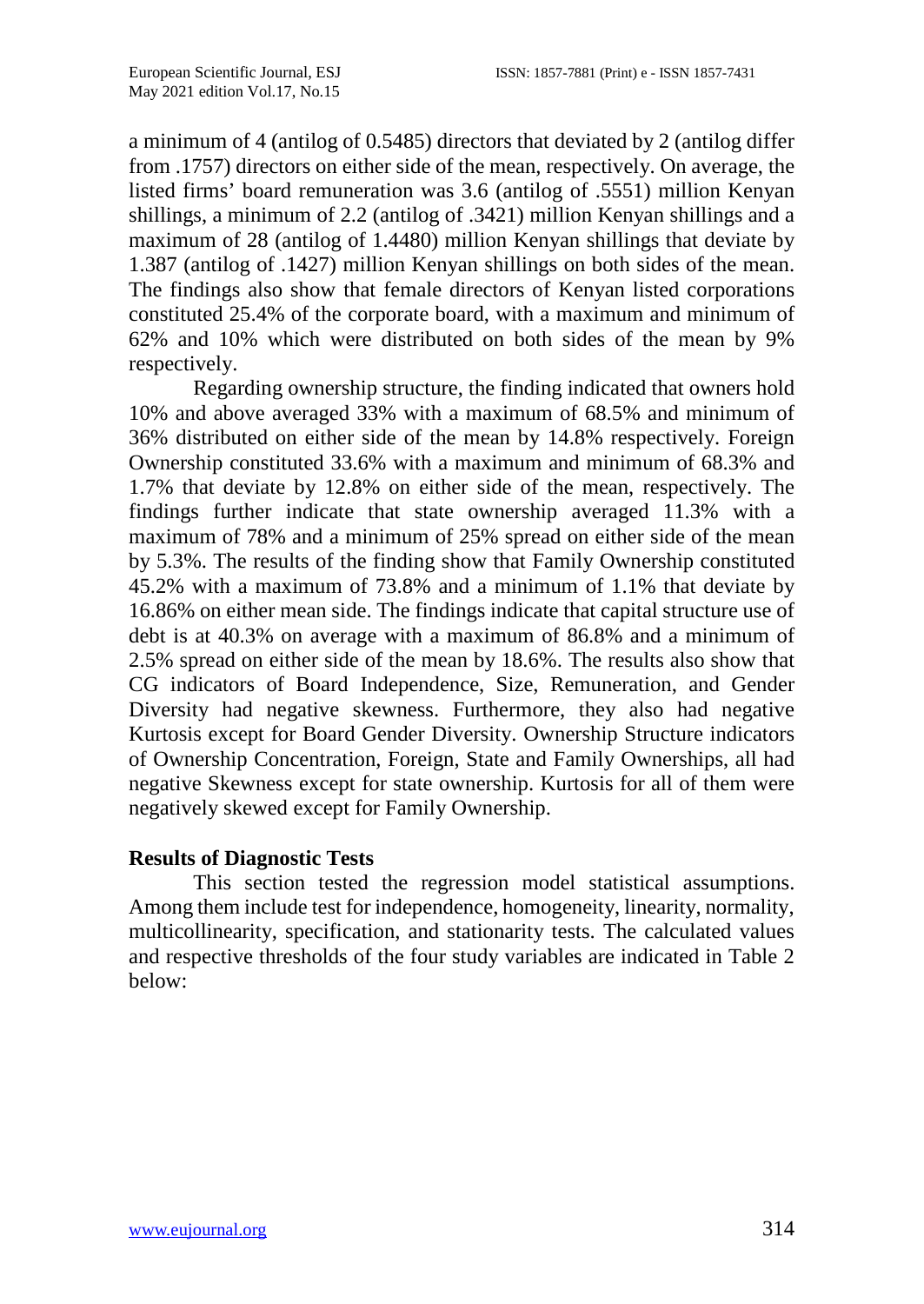|                   | Assumption (Test)        | Normality<br>(Shapiro-<br>Wilk) | Linearity<br>(ANOVA) | Independence<br>(Durbin Watson)                                                                         | Homogeneity<br>(Levene) | Collinearity<br>(Tolerance) | Specification<br>test (Chi-<br>Square prob.) | <b>Stationarity Test</b><br>(ADF-test) |
|-------------------|--------------------------|---------------------------------|----------------------|---------------------------------------------------------------------------------------------------------|-------------------------|-----------------------------|----------------------------------------------|----------------------------------------|
| Variable          | Attribute                | P > 0.05                        | P > 0.05             | 15 <d<25< th=""><th>P &gt; 0.05</th><th>VIF 10 Max</th><th>P &lt; 0.05</th><th>P &lt; 0.05</th></d<25<> | P > 0.05                | VIF 10 Max                  | P < 0.05                                     | P < 0.05                               |
|                   | Board Independence       | 0.4                             | 0.272                | 2.199                                                                                                   | 0.845                   | 1.878                       | 0.0001                                       | 0.0001                                 |
| Corporate         | Board Size               | 0.324                           | 0.332                | 2.197                                                                                                   | 0.619                   | 3.227                       | 0.0001                                       | 0.0001                                 |
| Governance        | Board Remaneration       | 0.24                            | 0.261                | 2.108                                                                                                   | 0.365                   | 1.801                       | 0.0001                                       | 0.0001                                 |
|                   | Board sender diversity   | 0.26                            | 0.39                 | 2.183                                                                                                   | 0.418                   | 1.249                       | 0.0001                                       | 0.0001                                 |
| Capital Structure | Liquidity                | 0.302                           | 0.181                | 2.157                                                                                                   | 0.321                   | 1.346                       | 0.0001                                       | 0.0001                                 |
|                   | O wnership Concentration | 0.403                           | 0.183                | 2.163                                                                                                   | 0.762                   | 1.488                       | 0.0001                                       | 0.0001                                 |
| Ownership         | Foreign Ownership        | 0.302                           | 0.274                | 2.232                                                                                                   | 0.58                    | 1.258                       | 0.0001                                       | 0.0001                                 |
| Structure         | State Ownership          | 0.081                           | 0.261                | 2.178                                                                                                   | 0.329                   | 1.202                       | 0.0001                                       | 0.0001                                 |
|                   | Family Ownership         | 0.23                            | 0.146                | 2.224                                                                                                   | 0.213                   | 1.051                       | 0.0001                                       | 0.0001                                 |
|                   | Corporate Governance     | 0.401                           | 0.199                | 2.183                                                                                                   | 0.682                   | 1.823                       | 0.0001                                       | 0.0001                                 |
| Corporate Value   | Capital Structure        | 0.302                           | 0.181                | 2.157                                                                                                   | 0.321                   | 1346                        | 0.0001                                       | 0.0001                                 |

**Table 2.** Summary of Diagnostic Tests

**Source:** Research Findings

The Shapiro-Wilk test was employed for testing normality due to its ability to identify a deviancy from normality due to either kurtosis, skewness, or both. The results indicate that the calculated p values  $(p> 0.05)$  were greater than 0.05, which is normality confirmation. The ANOVA linearity test which computes the nonlinear and the linear component of the variables pair was used for linearity testing, with an insignificant F value ( $p$  > 0.05) indicating linearity. The calculated P values for the linearity test were above 0.05, which confirmed the linear relationship (constant slope) between the dependent variable and the predictor variables.

The independence of errors assumption, which means that the observations are independent, was also assessed using the Durbin-Watson test and the statistic ranges between 1.5 and 2.5. The calculated values ranged from 2.108 to 2.232, which supports the independence of the error assumption. The Levene test was used for homoscedasticity testing. The test was not statistically significant at a=0.05, which confirmed homogeneity. Variance Inflation Factors (VIF) and tolerance (VIF reciprocal) were used for multicollinearity testing. Multicollinearity occurs when the explanatory variables are highly interrelated, thus making it hard to determine the real contribution of each predictor to the variance in the dependent variable. Sekaran and Bougie (2009) posits that the maximum VIF threshold value is 10. The computed tolerance values were all greater than 1. It is reciprocal that the VIF was between one and three, and this was within the recommended threshold.

The specification test proposed by Hausman was applied to select the appropriate panel data analysis method and to test cross-sectional random effect. It compared fixed and random effect models and found a Chi-square p value of 0.0001 which was statistically significant at 1% ( $p < 0.05$ ), thus suggesting the use of the fixed effects model. The Fixed effect through general linear model under univariate regression analysis in SPSS was applied. The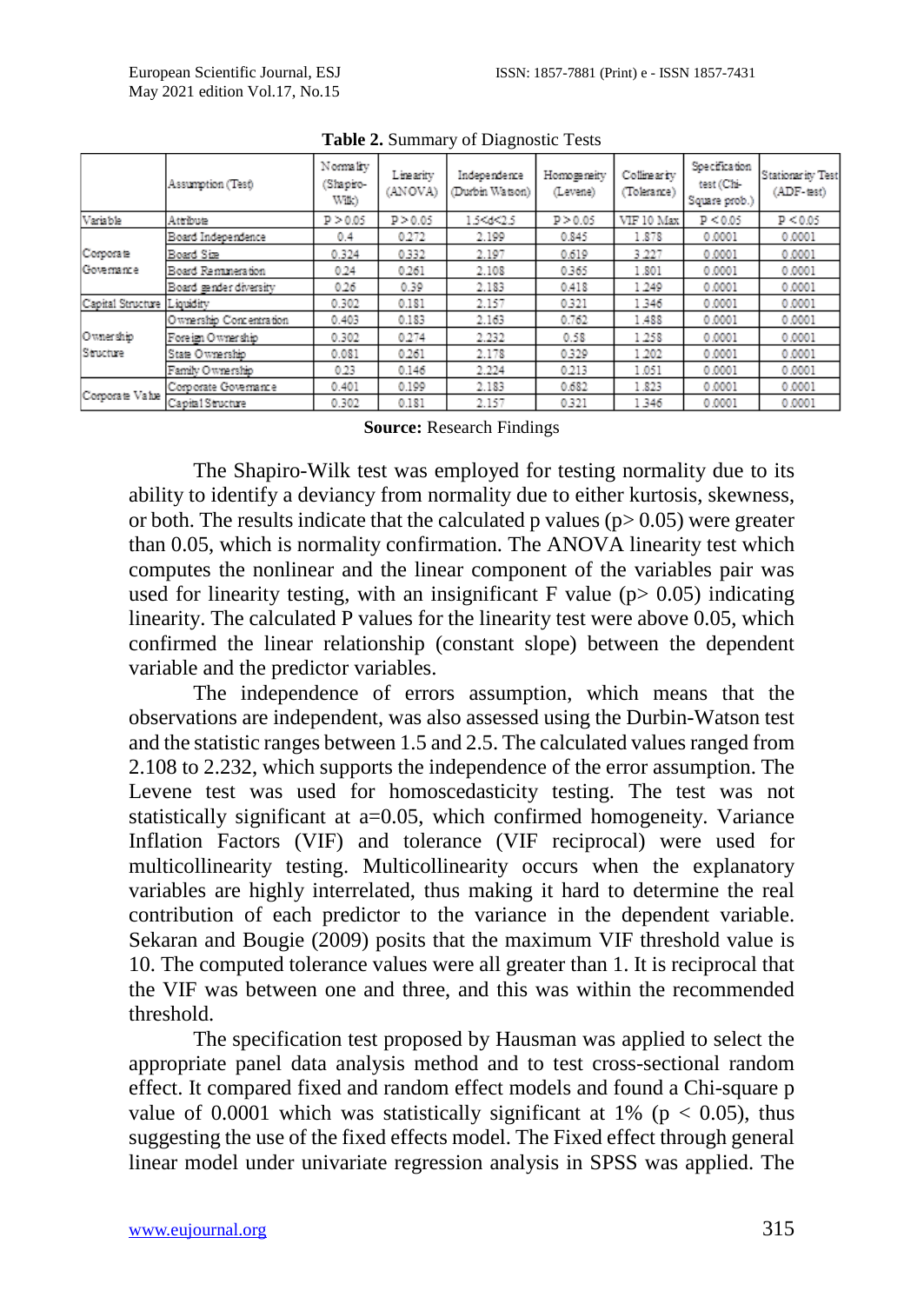Augmented Dickey-Fuller (ADF)-unit root test was undertaken to assess for non-stationary. Since the computed p-values were less than the P- level alpha (P<0.05), it was therefore concluded that the data was stationary.

### **Correlation Analysis**

Examining the correlation coefficients makes it possible to accept or reject the null hypothesis that correlation does not exist between the study variables. Sekaran and Bougie (2009) indicates that the collinearity degree between two indicators oscillates between +1 and -1. The +1 correlation means that a perfect and positive linear association exists between the variables, thus there is a multicollinearity problem.

Corporate Governance, Capital Structure, Ownership Structure, and Corporate Value association was examined through correlation analysis using the Pearson Product Moment Correlation Coefficient method. Overally, the correlation coefficients were less than the 0.8 thresholds indicating that there was no concern for multicollinearity (Mang'unyi, 2011). Consequently, we fail to reject the null hypothesis that correlation does not exist between the explanatory variables. In this study, the results of the correlations are reported at 0.05 and 0.01 significant levels, which is consistent with other studies such as Alqisie (2014).

|                                        | <b>Independence</b><br>Board | Board Size | Composition<br>Board | Board Gende<br>Diversity | Governance<br>Corporate | Concentration<br>Ow nership | Ownership<br>Foreign | Quantity<br>State | Ownership<br>Family | Structure<br>Capital | Corporate<br>Value |
|----------------------------------------|------------------------------|------------|----------------------|--------------------------|-------------------------|-----------------------------|----------------------|-------------------|---------------------|----------------------|--------------------|
| Board<br>Independ <sub>1</sub><br>ence |                              | $-0.07$    | $-0.38**$            | 0.08                     | $0.47**$                | $0.13*$                     | $0.25**$             | 0.08              | $-0.04$             | $-0.01$              | $0.15*$            |
| Board<br>Size                          | $-0.07$                      | 1          | $0.17**$             | $-0.1$                   | $0.74**$                | $-0.03$                     | $-0.13*$             | $-0.16**$         | 0.05                | 0.05                 | $-0.06$            |
| Board<br>Remuner<br>ation              | $-0.38**$                    | $0.17**$   |                      | $-0.21**$                | $0.14*$                 | $-0.34**$                   | $-0.36**$            | $-0.18**$         | $-0.11$             | 0.01                 | $-0.32**$          |
| Board<br>Gender<br>Diversity           | 0.08                         | $-0.1$     | $-0.21**$            |                          | $0.29**$                | 0.01                        | 0.01                 | 0                 | 0.1                 | 0.09                 | $-0.06$            |
| Corporat<br>Governan<br>ce             | $0.47**$                     | $0.74**$   | $0.14*$              | $0.29**$                 |                         | $-0.05$                     | $-0.07$              | $-0.14*$          | 0.01                | 0.07                 | $-0.08$            |
| Ownershi<br>p<br>Concentr<br>ation     | $0.13*$                      | $-0.03$    | $-0.34**$            | 0.01                     | $-0.05$                 |                             | $0.31**$             | $0.31**$          | $0.14*$             | $-0.43**$            | $0.36**$           |
| Foreign<br>Ownershi 0.25**             |                              | $-0.13*$   | $-0.36**$            | 0.01                     | $-0.07$                 | $0.31**$                    | 1                    | $0.20**$          | 0.01                | $-0.21**$            | $0.25**$           |
| State<br>Ownershi 0.08                 |                              | $-0.16**$  | $-0.18**$            | 0                        | $-0.14*$                | $0.31**$                    | $0.20**$             |                   | 0.07                | $-0.32**$            | 0.11               |
| Family<br>Ownershi-0.04                |                              | 0.05       | $-0.11$              | 0.1                      | 0.01                    | $0.14*$                     | 0.01                 | $0.07**$          |                     | $-0.05$              | $0.12*$            |
| Capital<br>Structure                   | $-0.01$                      | 0.05       | 0.01                 | 0.09                     | 0.07                    | $-0.43**$                   | $-0.21**$            | $-0.32**$         | $-0.05$             | 1                    | $-0.20**$          |
| Corporat<br>e Vahie                    | $0.15*$                      | $-0.06$    | $-0.32*$             | $-0.06$                  | $-0.08$                 | $0.36**$                    | $0.25**$             | 0.11              | $0.12*$             | $-0.20**$            |                    |

The results are shown below:

*\*\* Correlation is significant at the 0.01 level and \* at the 0.05 level.* **Source:** Research Data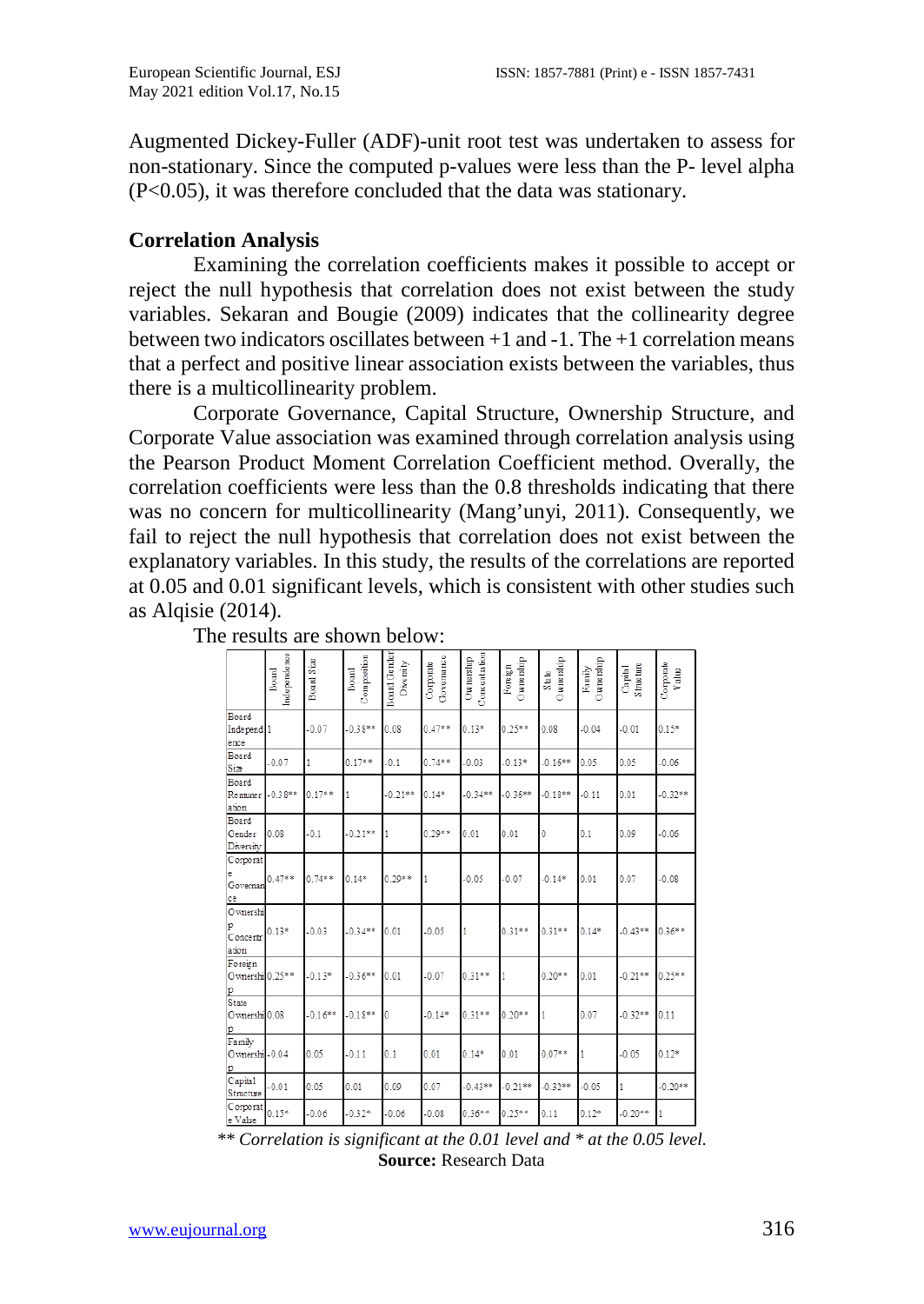As shown in Table 3 above, positive statistical relationship was noted between Board Independence and Composite Corporate Governance, Ownership Concentration, Foreign Ownership, and Company Value (r=.47, p<0.01),  $(r=.13, p<0.05)$ ,  $(r=.25, p<0.01)$ , and  $(r=.15, p<0.05)$  respectively. On the other hand, a negative statistical relationship exists between Board Remuneration and Independence  $(r=.38, p<0.01)$ . This means that as board independence increases, Composite Corporate Governance, Ownership Concentration, Foreign Ownership, and Corporate Value also increases. However, an increase in Board Independence results in a decrease in board remuneration as the sum of executive directors with higher pay are expected to decrease as non-executive increases.

#### **Hypothesis Testing and Findings**

The first objective aimed at assessing the intervening effect of Capital Structure on the relationship between CG and corporate value of entities trading at NSE. Baron and Kenny's (1986) approach, which suggests four steps, was undertaken when assessing the intervening effect of a mediating variable and its effect on the explanatory and response variables. The Baron and Kenny's (1986) approach indicates that the analysis must meet four conditions for the intervention effect to be considered positive. Firstly, a significant relationship must exist between the independent and the dependent variable in the absence of an intervening variable. Secondly, a significant relationship must exist between the independent variable and the mediating variable. Thirdly, a significant relationship must also exist between the intervening variable and the dependent variable. Lastly, in controlling the impact of an intervening variable on a dependent variable, the impact of the independent variable on the dependent variable in the presence of the intervening variable is significant.

The following null hypothesis was tested:

**H1: No significant intervening effect of capital structure on the relationship between corporate governance and corporate value.**

Table 4 displays the study results obtained.

**Table 4.** Regression Results of Corporate Governance (CG), Capital Structure (CS), and

Corporate Value (CV)

| <b>Variables</b>     | β        | <b>SE</b> | Std. $\beta$ | t          | R     | $R^2$ | Adj- $R^2$ | F     |
|----------------------|----------|-----------|--------------|------------|-------|-------|------------|-------|
| Model 1ª             |          |           |              |            | 0412  | 0.17  | 0039       | 0822  |
| Constant             | 1 1 1    | 0.267     |              | $4.157**$  |       |       |            |       |
| CG                   | $-0.654$ | 0.456     | $-0.097$     | $-1.436$   |       |       |            |       |
| Model 2 <sup>b</sup> |          |           |              |            | 0.07  | 0.216 | 0.019      | 1.099 |
| Constant             | 0.185    | 0.124     |              | 1.488      |       |       |            |       |
| ĊĠ                   | 0.108    | 0.212     | 0.07         | 0.511      |       |       |            |       |
| Model 3 <sup>c</sup> |          |           |              |            | 0.456 | 0.208 | 0.009      | 1.045 |
| Constant             | 1.018    | 0.181     |              | $5.614**$  |       |       |            |       |
| CS                   | $-0.503$ | 0.138     | $-0.241$     | $-3.64***$ |       |       |            |       |
| Model 4 <sup>d</sup> |          |           |              |            | 0.463 | 0.214 | 0.013      | 1.062 |
| Constant             | 1 2 0 2  | 0.262     |              | $4.594**$  |       |       |            |       |
| CG                   | $-0.6$   | 0.455     | $-0.089$     | $-1.351$   |       |       |            |       |
| CS                   | $-0.494$ | 0.138     | $-238$       | $-3.599**$ |       |       |            |       |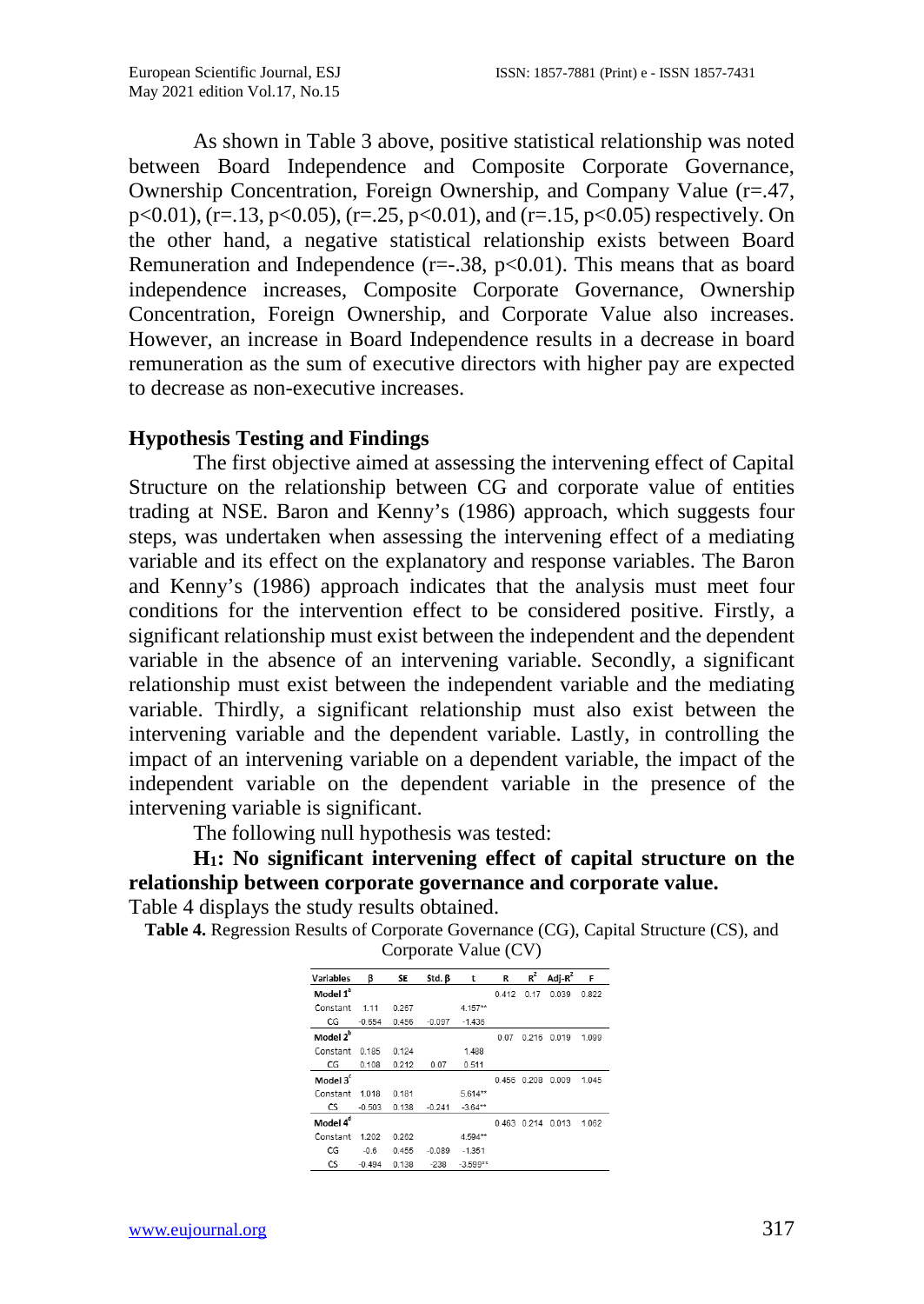#### **Note: \*p < 0.05, \*\*p < 0.01**

- a. Dependent Variable: Corporate Value
- b. Dependent Variable: Capital Structure
- c. Dependent Variable: Corporate Value
- d. Dependent Variable: Corporate Value **Source:** Research Findings

The results shown in the table indicates that Corporate Governance and Capital Structure do not significantly predict Corporate Value. Capital Structure does not predict Corporate Value when Corporate Governance is controlled. Therefore, CS has no significant intervening effect on the relationship between CC and CV. The Baron and Kenny's (1986) rule requires that all the four steps should predict significant relationships between the variables. Therefore, Capital Structure has not intervened in the Relationship between CG and Corporate Value. Thus, the null hypothesis  $H_1$  cannot be rejected.

The output of this study did not indicate the presence of a quantifiable intervening effect between CG, Capital Structure, and Corporate Value. Therefore, the null hypothesis cannot be rejected. This could be described by the fact that in Kenya, the financial system is still considered to be underdeveloped and the significance of debt as an oversight tool - to lower the agency's costs - may not matter. From a firm's standpoint, managers may be conscious of the ineffective debt oversight, allowing them to increase debt to gain more resources to serve their individual interests, stay in control, and not necessarily optimize shareholder wealth. This study findings were supported by results of research done by Mehrabanpour and Miri (2018) on the influence of CG Index on capital costs, risk, and performance. Contrary to this study, some past research has consistently found that value growth is positively impacted by capital structure decisions and corporate governance. Okiro (2014) found a direct and significant mediating impact of capital structure on the relationship between CG and corporate value. Agency theory has demonstrated that CG and Ownership Structure are essential factors to manage the conflicts and costs arising thereof (Stiglbauer, 2011). Capital Structure is a financial and governance tool that regulates the flow of decisions and activities in company management. However, Corporate Governance in isolation significantly affects Corporate Value when mediated by Capital Structure, and there is no significant relationship. This implies that the Capital Structure may not be effective in influencing the Corporate Governance practices adopted by corporations quoted at NSE. This finding is supported by MM Theory which state that in a perfect market, capital structure does not matter. This was also supported by the findings of Saeed, Gull, and Rasheed (2013).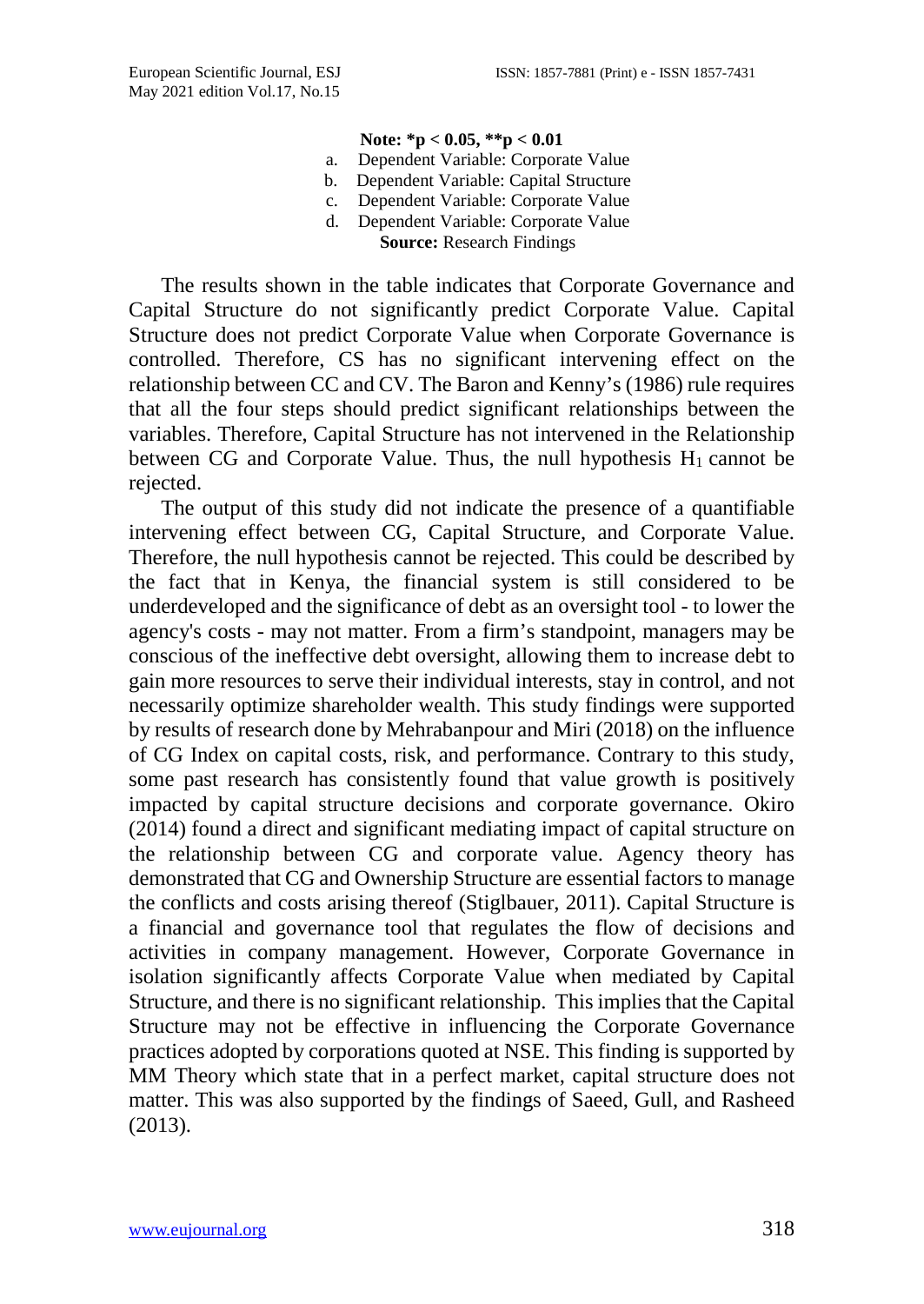However, Okiro, Aduda, and Omoro (2015) found a significant intervening effect in the relationship. The lack of significant impact of capital structure in the relationship could be expounded by the fact that when corporate governance is strong, efficient independent directors would ensure that the company does not over leverage or under leverage and always act in such a way that corporate value is optimized. Shareholders with concentrated ownership would also keep monitoring the firm's borrowings as they would be concerned about bankruptcy risk that can expose them. For state-controlled firms, the state would literally dictate the leverage levels and guaranteeing loans. The presence of Gender diversity would also help bring a balance thus minimizing the influence of capital structure. Therefore, this indicates that the Capital Structure may not be effective in influencing the Corporate Governance practices adopted by corporations quoted at NSE.

The second objective of the study assessed the moderating effect of Ownership Structure on the relationship between Corporate Governance and Corporate Value. Also, the study hypothesized that the relationship between Corporate Governance and Corporate Value was not moderated by the Ownership Structure of public trading corporations at NSE. The following hypothesis was tested:

### **H3: There is no significant moderating effect of Ownership Structure on the Relationship between Corporate Governance and Corporate Value**

The moderation effect was assessed through Baron and Kenny's (1986) approach. This method involves testing the main effects of the explanatory variable (Corporate Governance) on the response variable (Corporate Value), the effect of the moderating variable (Ownership Structure) on the dependent variable (Corporate Value), and the effect of the interacting term between CG and Ownership Structure (CG\*OS) on the dependent variable (Corporate Value).

|                      | $\beta$ and $\alpha$ interactive Term (composition) |           |          |          |       |       |                     |        |
|----------------------|-----------------------------------------------------|-----------|----------|----------|-------|-------|---------------------|--------|
| Variables            | ß                                                   | <b>SE</b> | Std. β   | t        | R     | $R^2$ | Adj- $R^2$          | F      |
| Model 1 <sup>ª</sup> |                                                     |           |          |          | 0.457 |       | $0.222$ $0.102$     | 1.98** |
| Constant             | 0.876                                               | 0.177     |          | 4.958**  |       |       |                     |        |
| ĊĜ                   | $-0.394$                                            | 0.374     | $-0.058$ | $-1.052$ |       |       |                     |        |
| OS                   | 0.92                                                | 0.145     | 0.349    | $6.33**$ |       |       |                     |        |
| Model 2 <sup>b</sup> |                                                     |           |          |          | 0.457 |       | 0.231 0.125 1.942** |        |
| Constant             | 0.871                                               | 0.182     |          | 4.779**  |       |       |                     |        |
| ĊĠ                   | $-0.383$                                            | 0.387     | $-0.057$ | $-0.991$ |       |       |                     |        |
| OS.                  | 0.92                                                | 0.146     | 0.349    | 6.319**  |       |       |                     |        |
| CG*OS                | $-0.002$                                            | 0.022     | $-0.006$ | $-0.107$ |       |       |                     |        |

**Table 5.** Regression Results Corporate Value, Corporate Governance, and Ownership Structure and Interactive Term (CG\*OS)

Note: \*p < 0.05, \*\*p < 0.01

a. Predictors: (Constant), Corporate Governance, Ownership Structure Predictors: (Constant), Corporate Governance, Ownership Structure, CG\*OS b. Dependent Variable: Corporate Value

**Source:** Research Data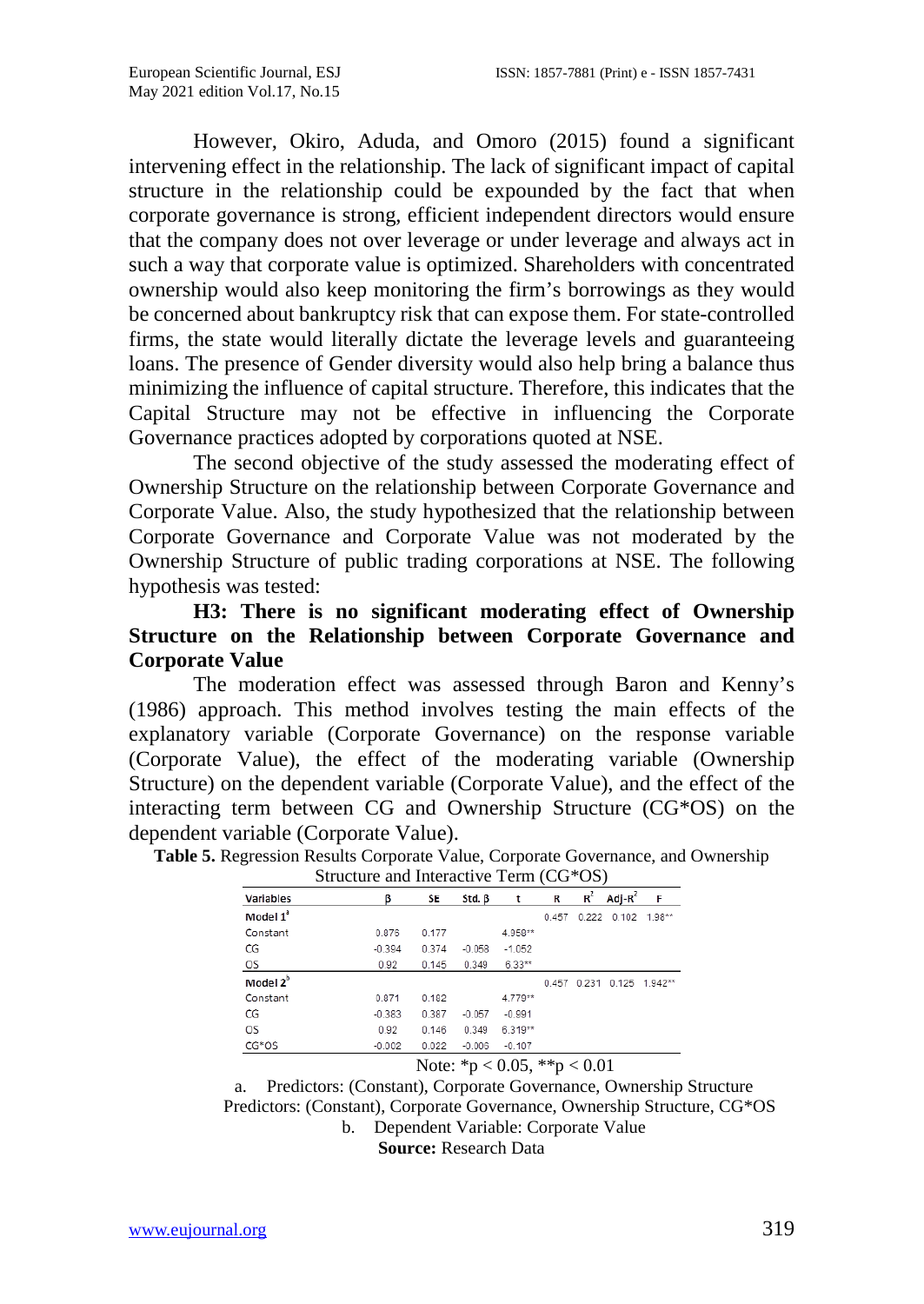The full model (Model 2) illustrates that CG, Ownership Structure, and the interactive variable (CG\*OS) significantly predicts Corporate Value  $(F=1.942, p<0.01, R<sup>2</sup>=.231$  and Adj-R<sup>2</sup>=.125). Model 2 further indicates that variation in Corporate Value explained by Corporate Governance and Ownership Structure is 23.1% with the inclusion of interactive variables (CG\*OS). The test of regression coefficients  $(\beta)$  shows that Ownership Structure  $(p<.01)$  is statistically significant in Model 1. In the second model, the coefficient  $(\beta)$  of Ownership Structure is statistically significant, while that of Corporate Governance and the interaction term (CG\*OS) are not statistically significant. Given that the interaction term was not significant statistically (p>.05), the study documents that Ownership Structure has no moderating influence on the relationship between CG and corporate value. Thus, the finding failed to reject the null hypothesis. This can be expounded by the fact that strong corporate governance has already taken care of the interest of the owners, and corporation would perform based on the management compliance with governance requirement regardless of the corporate ownership structure. This could be due to the strong control of listed companies by regulatory authorities, which may not provide enough room for major shareholders, family, foreign owners, and state to influence key decisions.

The overall implication is that Ownership Structure does not moderate the relationship of Corporate Governance and Corporate Value. Therefore, corporations would perform well irrespective of their ownership structure. This is, however, contrary to common assumptions that government control firms cannot compete with other firms as this control would affect their performance and that family and foreign ownership affect performance. It is also possible that since these firms are listed and are under similar regulations and codes of governance to comply with, the influence of ownership on their operation, decision, and performance is minimal and the owners tend to give them the freehand to operate as long as they comply with the best codes of governance. The findings are in line with the study of Rouf and Al-Harun (2011) that found the relationship not to be significant. This was also supported by Sunarsih and Oktaviani (2016) who argued that an insignificant link exists between ownership structure and entity's performance. Several papers have provided a comprehensive survey giving mixed results of relationships (Stiglbauer, 2011; Vinh, 2017; Kumar, 2015).

Ownership Concentration was found unable to moderate the relationship between CG and Corporate Value. This could be due to the strong control of listed companies by regulatory authorities, which may not provide enough room for major shareholders to influence key decisions. The major shareholders also may prefer to give free hand to management to optimize the corporate value when Corporate Governance adoption is strong. Foreign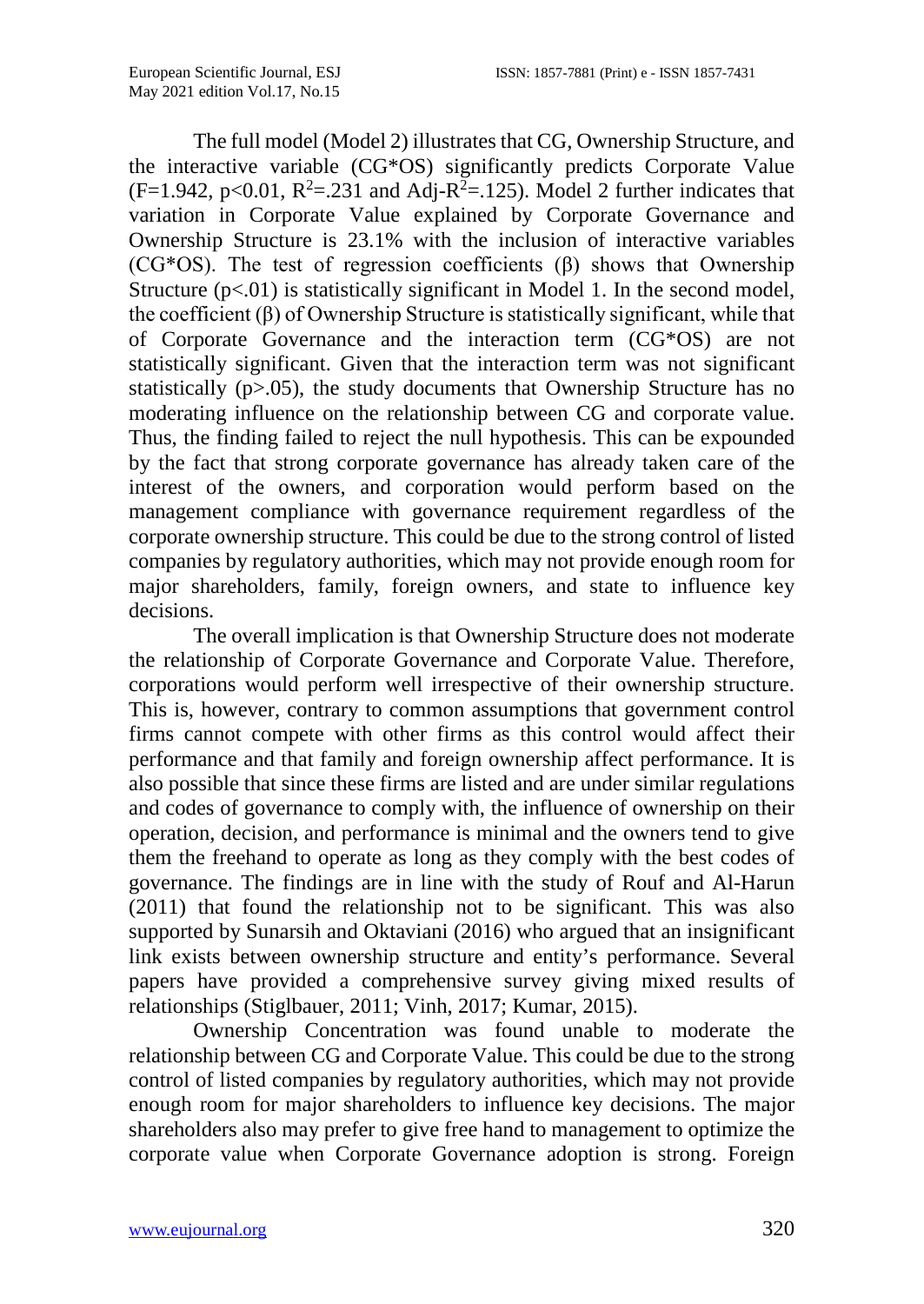Ownership did not significantly influence the relationship as they may prefer their ideas to be aligned to the local market dynamics and also give freedom to directors and management to operate. State Ownership influence in the relationship was also not significant as state actors may prefer leaving the running of the entity to appoint management and directors. Family Ownership for listed companies does not significantly affect the relationship between CG and Corporate Value. This is because the directors and Key management are generally family members of trusted confidants who can be relied on to run such companies without the interference of other family members.

### **Joint Effect of Corporate Governance, Capital Structure, and Ownership Structure on Corporate Value**

The study's third objective was to determine the joint effect of CG, Capital Structure, and Ownership Structure on Corporate Value for NSE listed entities. The study further hypothesized that the joint effect of CG, Capital Structure, and Ownership Structure on the Corporate Value of corporations quoted at the NSE was not statistically significant. The following hypothesis was tested:

## **H3: The joint effect of Corporate Governance, Capital Structure, and Ownership Structure on Corporate Value is not significant.**

The hypothesis was tested as follows:

The regression equation was of the form:  $CV_{it} = \beta_0 + \beta_1 BI_{it} + \beta_2 BS_{it} + \beta_3 BR_{it} + \beta_4 BGD_{it} + \beta_5 CS_{it} + \beta_6 OC_{it} + \beta_7 FRO_{it} +$  $β_8SO_{it} + β_9FMO_{it} + ε_i$ 

The results are shown in Table 6 below:

**Table 6.** Regression Results Corporate Governance, Capital Structure, Ownership Structure, and Corporate Value

| Variables               | β        | 5E    | Std. $\beta$ | t          | R    | $R^2$ | Adj- $R^2$ | F         |
|-------------------------|----------|-------|--------------|------------|------|-------|------------|-----------|
| Model                   |          |       |              |            | 0.61 | 0.372 | 0.186      | $2.001 -$ |
| Constant                | 1.559    | 0.393 |              | $3.963**$  |      |       |            |           |
| Board Independence      | 0.065    | 0.183 | 0.023        | 0.356      |      |       |            |           |
| Board Size              | 0.031    | 0.137 | 0.014        | 0.228      |      |       |            |           |
| Board Remuneration      | $-1.81$  | 0.449 | $-0.339$     | $-4.029**$ |      |       |            |           |
| Board Gender Diversity  | $-0.575$ | 0.278 | $-0.129$     | $-2.069*$  |      |       |            |           |
| Capital Structure       | $-0.259$ | 0.144 | $-0.124$     | $-1.794$   |      |       |            |           |
| Ownership Concentration | 0.507    | 0.193 | 0.193        | 2.624**    |      |       |            |           |
| Foreign Ownership       | 0.17     | 0.206 | 0.056        | 0.827      |      |       |            |           |
| State Ownership         | $-0.316$ | 0.479 | $-0.043$     | $-0.66$    |      |       |            |           |
| Family Ownership        | 0.238    | 0.137 | 0.103        | 1.733      |      |       |            |           |

Note: \*p < 0.05, \*\*p < 0.01

a.Predictors: (Constant), Board Independence, Board Size, Board Remuneration, Board Gender Diversity, Capital Structure, Ownership Concentration, Foreign Ownership, State Ownership, and Family Ownership.

b. Dependent Variable: Corporate Value

**Source:** Research findings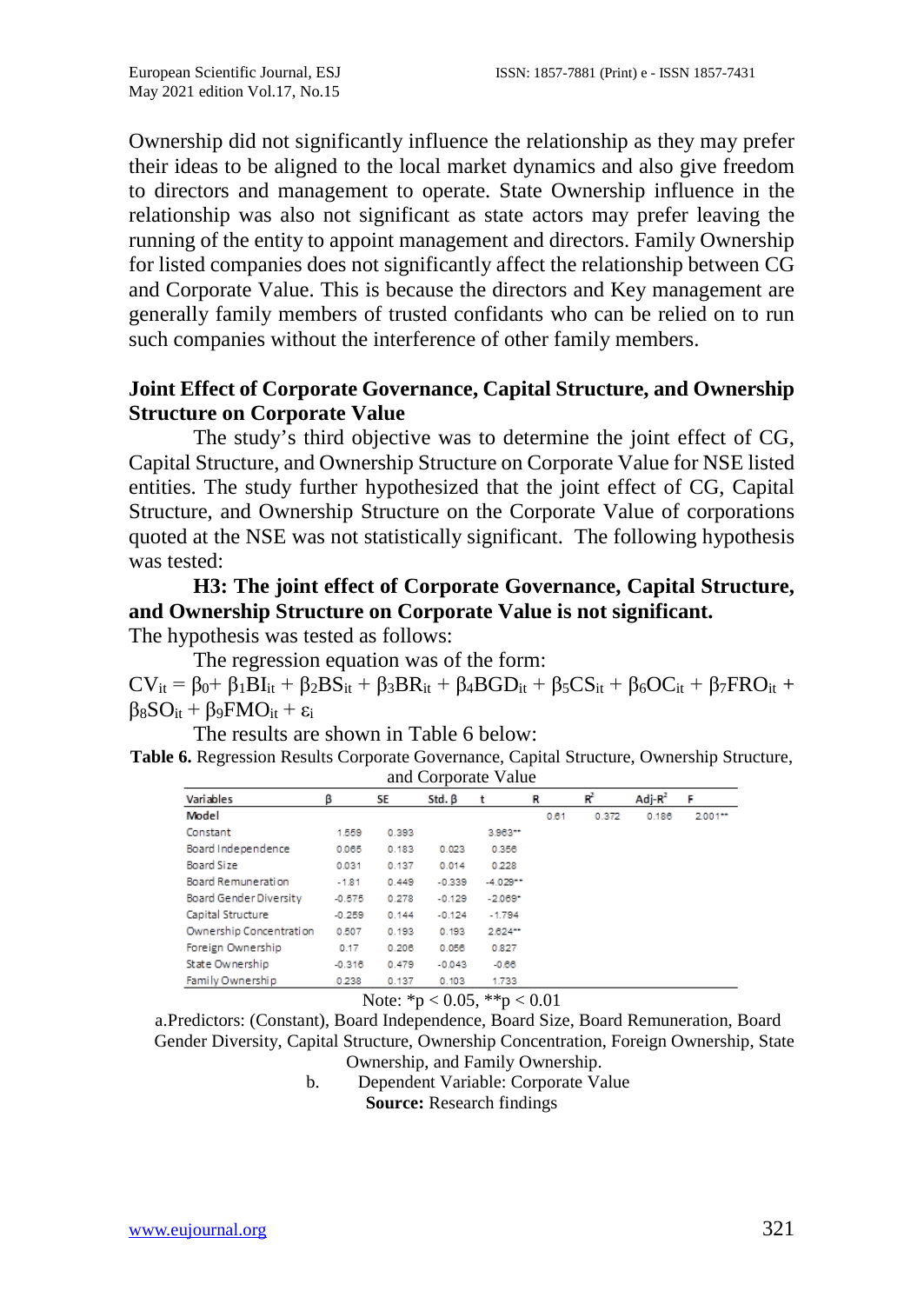Table 6 demonstrates the findings of the multiple linear regression performed to investigate the joint link between CG, Capital Structure, Ownership Structure, and Corporate Value of corporations quoted at NSE. A significant link between Corporate Governance, Ownership Structure, and value (F=2.001, p<.01, R<sup>2</sup>=.372 Adj-R<sup>2</sup>=.186) was documented. The predictor variables accounted for 37.2% of Corporate Value.

The model coefficients of Board Remuneration, Board Gender Diversity, and Ownership Concentration were statistically significant ( $\beta$ =-1.81, p<.01, β=-.575, p<.05, and β=-.507, p<0.1 respectively), while the rest were not statistically significant. The other independent variables β and p values as indicated in Table 6 were Board Independence ( $\beta$ =.065, p>.05), Board Size ( $\beta$ =-.031, p>.05), Capital Structure ( $\beta$ =-.259, p>.05), Foreign Ownership ( $\beta$  = .17, p>.05), State Ownership ( $\beta$ =-.316, p>.05), and Family Ownership (β=.238, p>.05).

From the findings, the relationships between Corporate Value and Board Independence, Board Size, Capital Structure, Foreign Ownership, State Ownership, and family Ownership were not significant statistically  $(p>0.05)$ . The relation between Board Remuneration, Board Gender Diversity and Ownership Concentration were, however, significant statistically  $(p<0.01)$ . Since the whole model was statistically significant  $(p<0.01)$ , Corporate Governance, Capital Structure, and Ownership Structure jointly had a significant relationship with the Corporate Value of companies listed at the NSE. The hypothesis H3 was therefore rejected. Fixed Effect regression results in Table 6 indicates that the model's coefficients of Board Remuneration, Board Gender Diversity, and ownership concentration were statistically significant. Specifically, the model coefficient of BR shows a negative and significant relationship of 1.8. This means that as remuneration increases, corporate value will decrease by 1.8. Conversally, the coefficient of BGD of -0.575 means that an increase of 1% in Gender diversity would result in a decrease of -.5% in corporate value. The findings indicated that independence and size of the board were significantly associated to corporation value. The agency theory proposes that corporation's managers (agents) tend to consider their own interest, which affects enterprise value. With a bigger board, agency conflicts can be minimized through monitoring. Accordingly, enhanced independence of the board aids in careful monitoring of the agent, which helps increase stakeholder and investors' confidence and thus lead to a robust Corporate Value. The finding suggests that corporations tend to achieve better results when the board and the company make ideal decisions. The study further found a significant and positive effect of ownership concentration on corporate value. This means that there is a clear evidence of existence of an active role in overseeing by large shareholders of the entities listed on the NSE. Similarly, the coefficient of ownership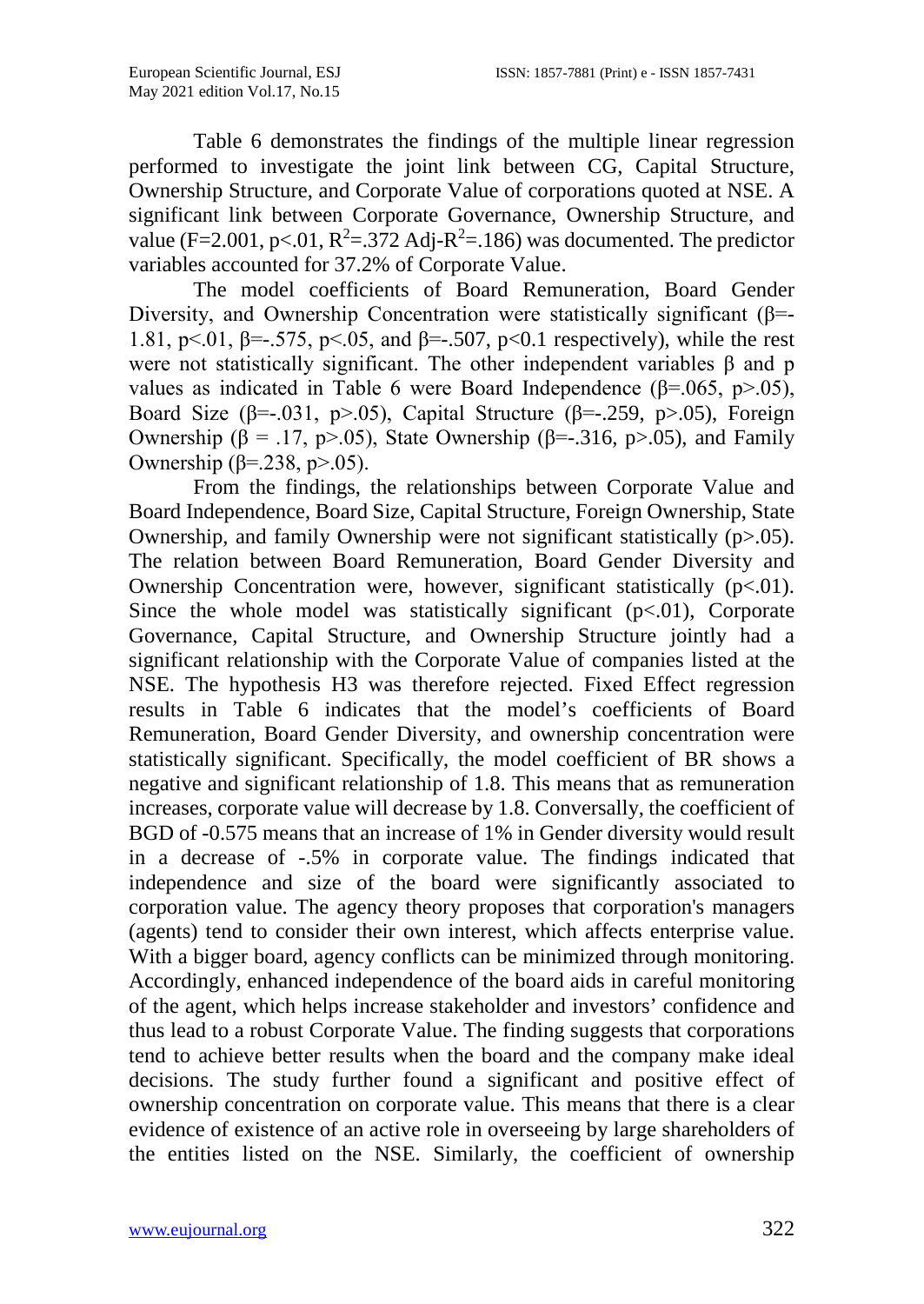concentration is positively significant. This infers that large ownership is positively related to corporate value, which is consistent with the findings of Chen (2012). Furthermore, this means that large ownership brings opportunities to the corporation through drive of large shareholder to gather information and actively monitor the firm as well as providing the necessary linkages. The description is reinforced by the agency theory, which suggests that increased firm monitoring, high information sharing, and visibility of management actions/ activities to shareholders reduces agency cost thereby enhancing firm value. An attention-grabbing observation is that in most models, these are some of the key variables used to test agency theories and trade-off theories in majority of the past studies. Nevertheless, they are not significantly and statistically linked to corporate value in the Kenyan Market. Specifically, they include the coefficients of the considered variables in several regressions. This suggests that the agency theory and the trade-off theories are only partly supported in emerging markets like Kenya to explain corporate value.

The negative relationship between Capital Structure and Corporate governance is indicated by the negative coefficient (The leverage coefficient is negative and not significant) of beta in the joint effect model. This is further supported by no intervening effect of capital structure on the relationship between Corporate Governance and Corporate value, which illustrates the robustness of the findings. This could be explained by Rose (2017) who suggested that miscalculating the bankruptcy costs of reorganization or liquidation could result in companies running into more debt than their respective levels. Thus, a high debt ratio would reduce the company value. These findings fail to support majority of the existing theories, which imply the existence of a positive link between capital structure and corporate value but are in concurrence with majority of the studies in unindustrialized nations. The lack of intervening effect of capital structure on the relationship between CG and CV and the absence of relationship between capital structure and corporate value may be explicated by an emerging and transitional market. More so, Kenya has unique features compared to other industrialized countries. In the 1990s, Kenya introduced economic reform majorly on privatization programs, which shifted the centrally planned to a market economy. However, the Kenyan financial sector is still undeveloped and does not provide the necessary funding and monitoring support (Vincent et al., 2015).

The negative relationship between foreign ownership and company value could also be explained by the fact that there is too much control by foreign owners. This, in turn, restricts managers from the freedom of deciding debt level and having local initiative which may end up reducing corporate value. This finding is contrary to most studies which have found a positive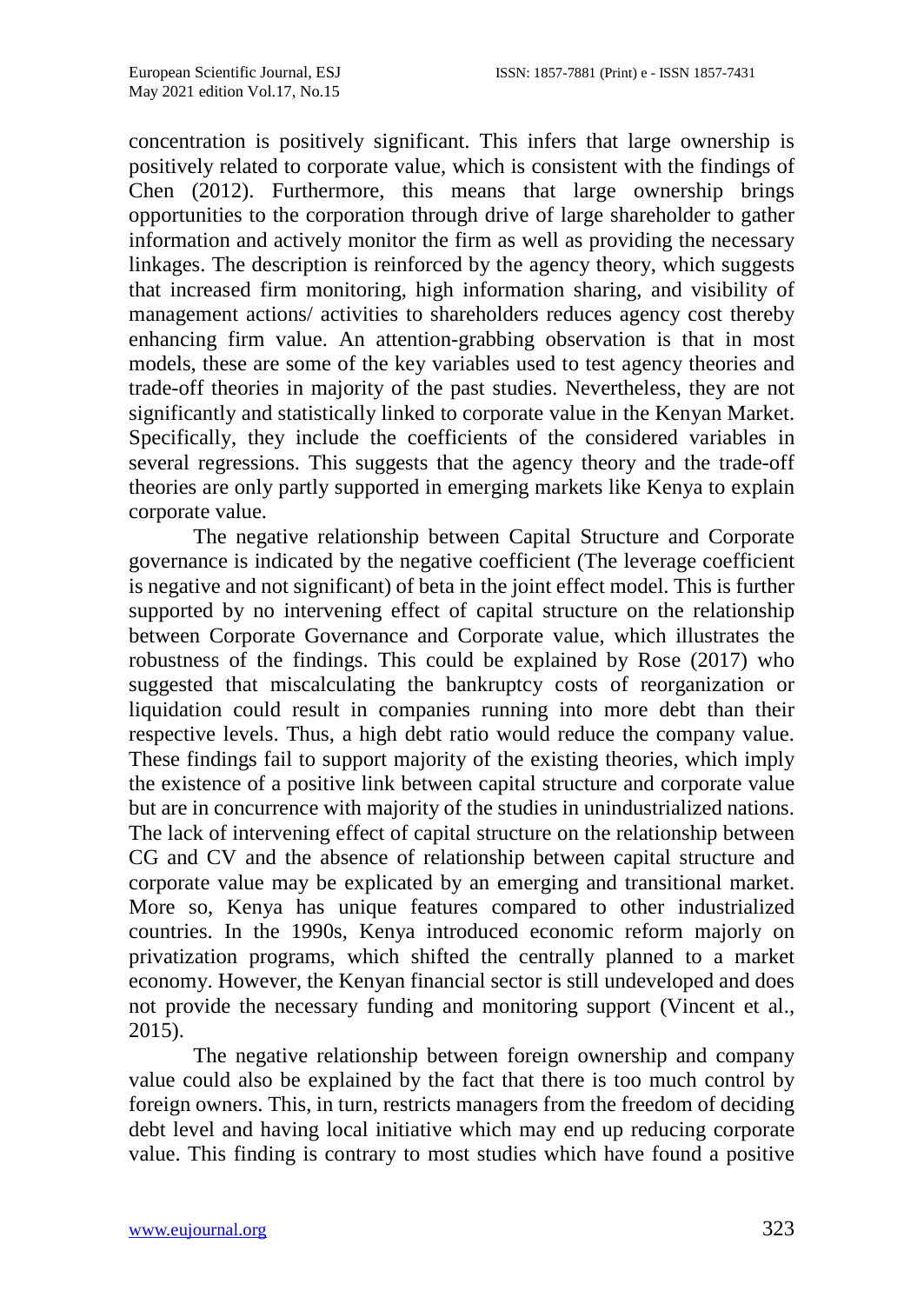relationship with a justification that foreign ownership is expected to decrease the effect of agency costs resulting from management vested interest and sub optimal decision, which may result in reduced corporate value (Peters & Bagshaw, 2014; Haque, Arun, Dominic & Memba, 2015). This rebuts the expectation that foreign investors can enhance the governance system of firms through enhanced monitoring.

The findings were also consistent with that of Okiro, Aduda, and Omoro (2015), who documented a significant impact of CG and capital structure on the performance of entities quoted at East Africa stock markets. They found a significant joint influence of CG, Capital Structure, and Regulations on corporate performance, but this was inconsistent with this study. They also found a significant mediating effect of capital structure on the relationship between CG and entity's performance and a significant moderating effect of regulation on the relationship.

Furthermore, the presence of the joint and positive relationship indicates that quoted corporations with good Corporate Governance, optimal Capital Structure, and supportive Ownership Structure obtain higher Corporate Value growth. The findings indicated that independence and size of the board were significantly associated to corporation value. The agency theory proposes that corporation's managers (agents) tend to consider their own interest, which affects enterprise value. With a bigger board, monitoring can help minimize the agency conflicts, while enhanced independence of the board ensures that agents are carefully supervised. This will help to increase the confidence of stakeholders and investors, thereby resulting in a robust Tobin-Q. The finding implication is that when the corporate board and Companies make ideal decisions, entities tend to achieve good results. Finally, Corporate Governance, Capital Structure, and Ownership Structure jointly predict Corporate Value. Thus, quoted firms with good Corporate Governance, optimal Capital Structure, and supportive Ownership Structure obtain higher Corporate Value growth.

### **Conclusion**

The study concludes that capital structure does not intervene in the relationship between Corporate Governance and Corporate value. This implies that the Capital Structure may not be effective in influencing the Corporate Governance practices adopted by corporations quoted at NSE. This could further be expounded by the fact that the Kenyan financial system is still considered to be undeveloped and the significance of debt as an oversight tool - to lower the agency's costs - may not matter. From a firm's standpoint, managers may be conscious of the ineffective debt oversight, thereby allowing them to increase debt to gain more resources to serve their individual interests, stay in control, and not necessarily optimize shareholder wealth.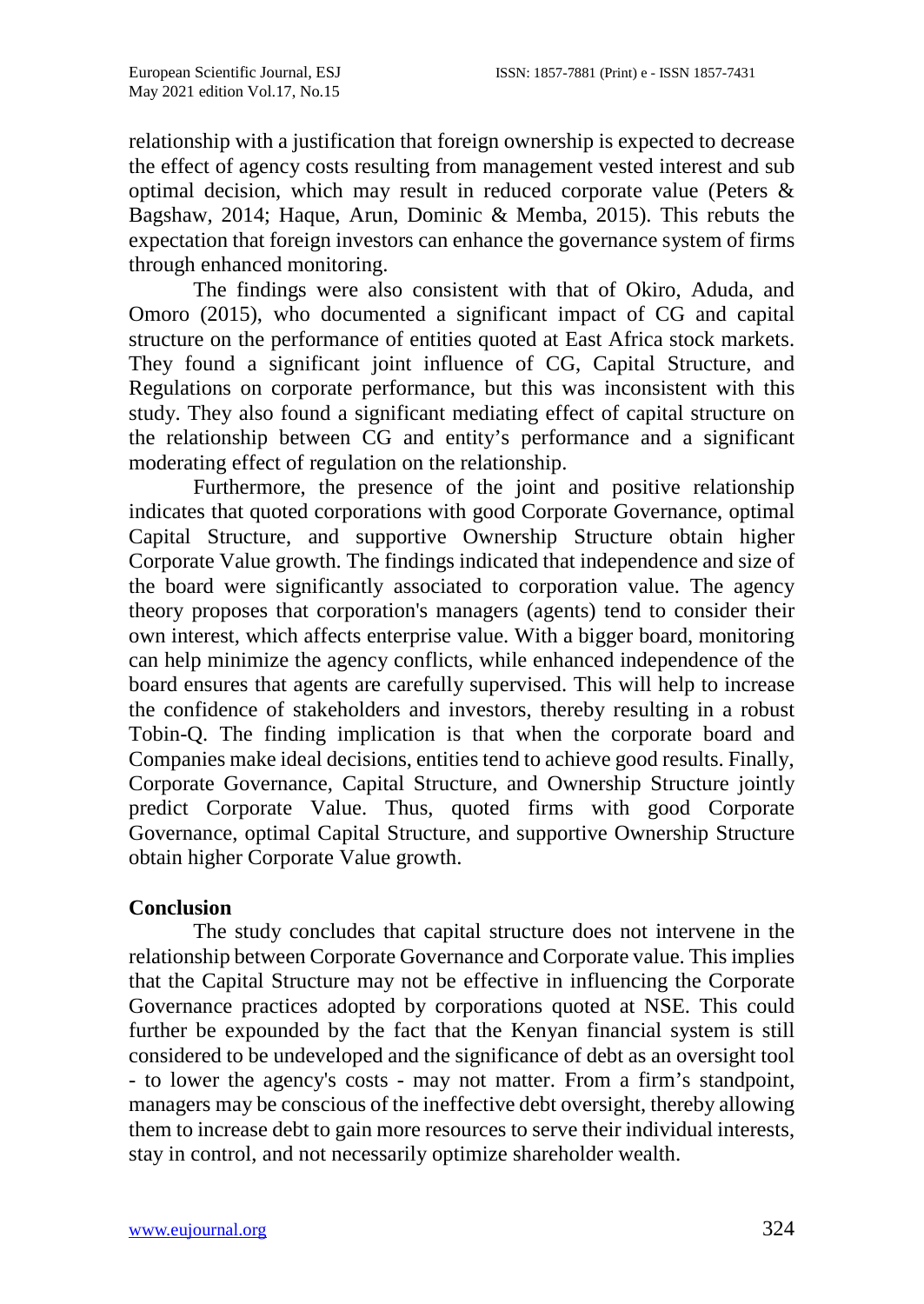Ownership Concentration was found not to moderate the relationship between CG and Corporate Value. This could be due to the strong control of listed companies by regulatory authorities which may not provide enough room for major shareholders, family, foreign owners, and state to influence key decisions. Finally, Corporate Governance, Capital Structure, and Ownership Structure jointly predict Corporate Value. Thus, quoted firms with good Corporate Governance, optimal Capital Structure, and supportive Ownership Structure obtain higher Corporate Value growth. The findings indicated that independence and size of the board were significantly associated to corporation value. Therefore, the agency theory proposes that corporation's managers (agents) tend to consider their own interest, which affects enterprise value. With a larger board, agency conflicts can be minimized through enhanced oversight, and greater board independence ensures that managers are closely monitored. This, in turn, leads to increased confidence level for stakeholders and investors and a stronger company value is generated. This finding therefore indicates that corporations tend to achieve better results when the board and company make better optimal decisions.

The obtained study results complement the existing knowledge on Corporate Governance, Capital Structure, Ownership Structure, and Corporate Value. The study's contribution to knowledge focused on the intervening effect of Capital Structure on the Relationship between CG and Corporate Value. The direct effect of Capital Structure and Corporate Value has been evaluated by few past studies (Adera et al., 2015; Bokhari & Khan, 2013; Dumont & Svensson, 2014). Most authors have largely explored the direct effects of CG on Corporate Value (Padmanabha & Rathish, 2017; Vincent et al., 2015). The results documented in the past studies have not only been conflicting but also varying. This research provides an assessment of the intervening effect of capital structure on the relationship between CG and company value. In particular, the approach by Baron and Kenney (1986) was used in the analysis to assess intervening relationship. Another contribution to knowledge is that Corporate Governance, Capital Structure, Ownership Structure, and Corporate Value jointly predict Corporate Value. Several existing studies have assessed the relationships among Corporate Governance, Capital Structure, Ownership Structure, and Corporate Value (M'Ithiria & Musyoki, 2014; Holderness, 2016; Okiro, 2014). However, the variables were separately examined or not in a similar combination. Also, the measures of the considered four variables employed in past studies were different and the results were also inconsistent and inconclusive.

This study also makes contribution to the contradictory theories on corporate governance by analyzing empirically the interrelationships among Corporate Governance, capital structure, Ownership structure, and corporate value. This will resolve conflicts in the theories that document contradictory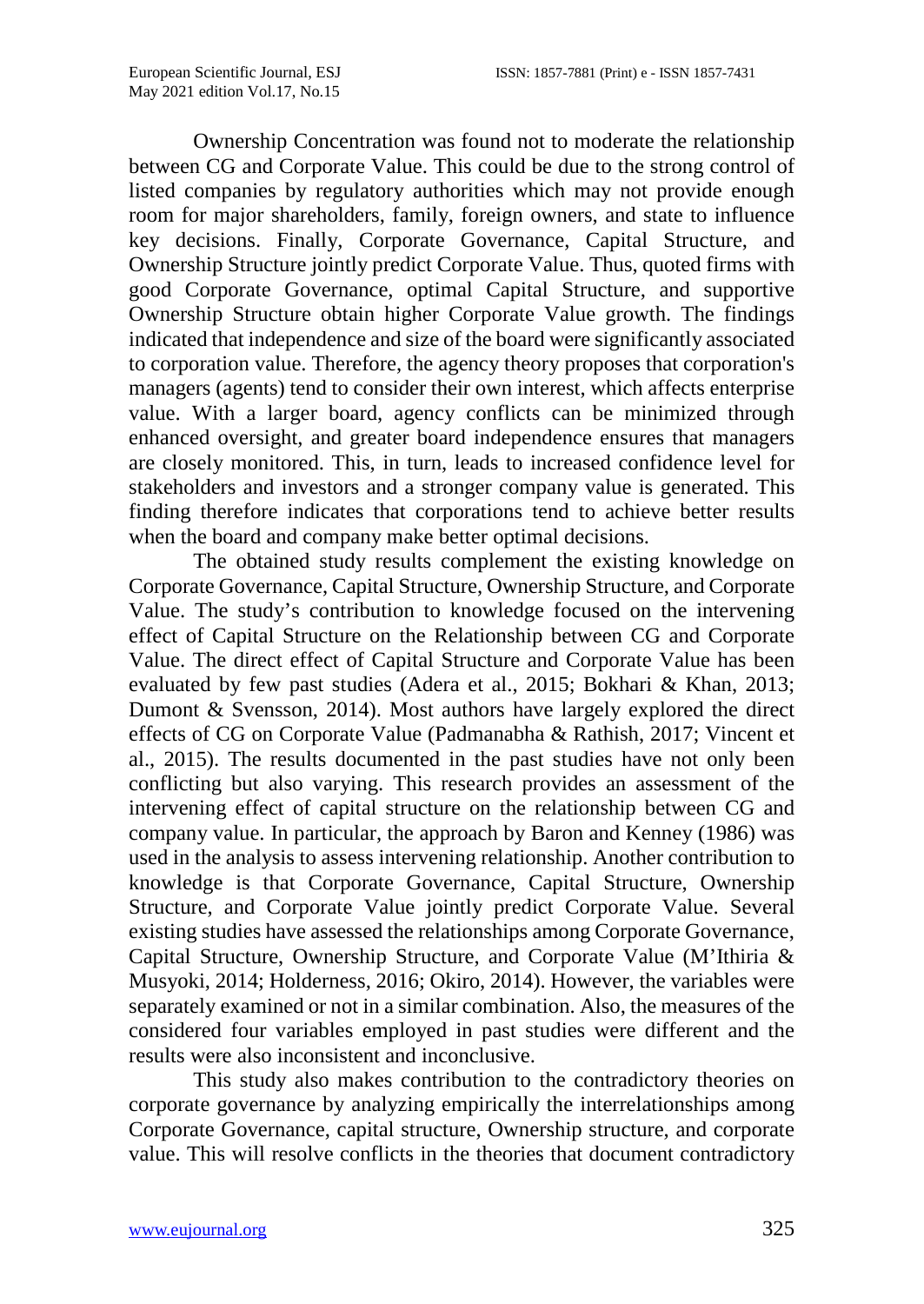propositions on the effects of Corporate Governance, capital structure, and ownership on firm performance such as Agency, Stewardship, trade-off and Stakeholder theories. The findings of this study make contribution to practice and policy by improving the understanding of the Corporate Governance mechanisms that influence Corporate Value.

Furthermore, this study contributes to future research by testing empirically the interrelationships among corporate governance, capital structure, ownership structure, and corporate value. The results of the study provide a room for further study of the concepts in Kenya and beyond. Given the cost-benefit tradeoff in adhering to increased governance standards, it remains unclear whether enhanced governance, as replicated in higher compliance, translates to improved business performance. This study also supplements literature on adequacy of rules and regulations. It explicitly assesses exogenous changes in the management structure and reduces the potential problem of endogeneity. The study also used a fixed effect estimate to address endogeneity concerns. It further expands research on how institution-initiated improved governance affects voluntary governance. Most existing studies have concentrated on the market perceived benefits of changing governance. The study approach is a long-run study of real improvements in shareholder wealth.

In addition, the results of this study generate several contributions to policy and practice of the corporate board, management, investor, and regulatory bodies in general. The effects of CG on company value presented in this study have an implication to corporate boards. The fact that an association exists between corporate governance and corporate value shows that the supervisory activities of the board directly influence company value. Properly constituted corporate boards translate into better results, financial performance, and the appreciation of firm value. Effective corporate governance can be seen through committees of the board of directors, and it brings the interests of the representative in line with the interests of the stockholders (principals). The study assists corporate management to appreciate the linkages between board activities, management functions, and Corporate Value of NSE listed firms. The fact that Capital Structure does not intervene in the relationship between Corporate Governance and Corporate Value could be an indicator that Capital Structure is irrelevant in line with the Modigliani theory of capital irrelevance theory. There could therefore be a need to re-evaluate the finance decision criteria of the company to see whether it aims at optimizing corporate value or whether most of the decision do not involve direct funding by the company. The results of this study will also benefit debt securities investors as well as equity investors, who endure risks of companies' failure to meet their contractual obligations by guiding them in the criteria for making lending decision, which is grounded on corporate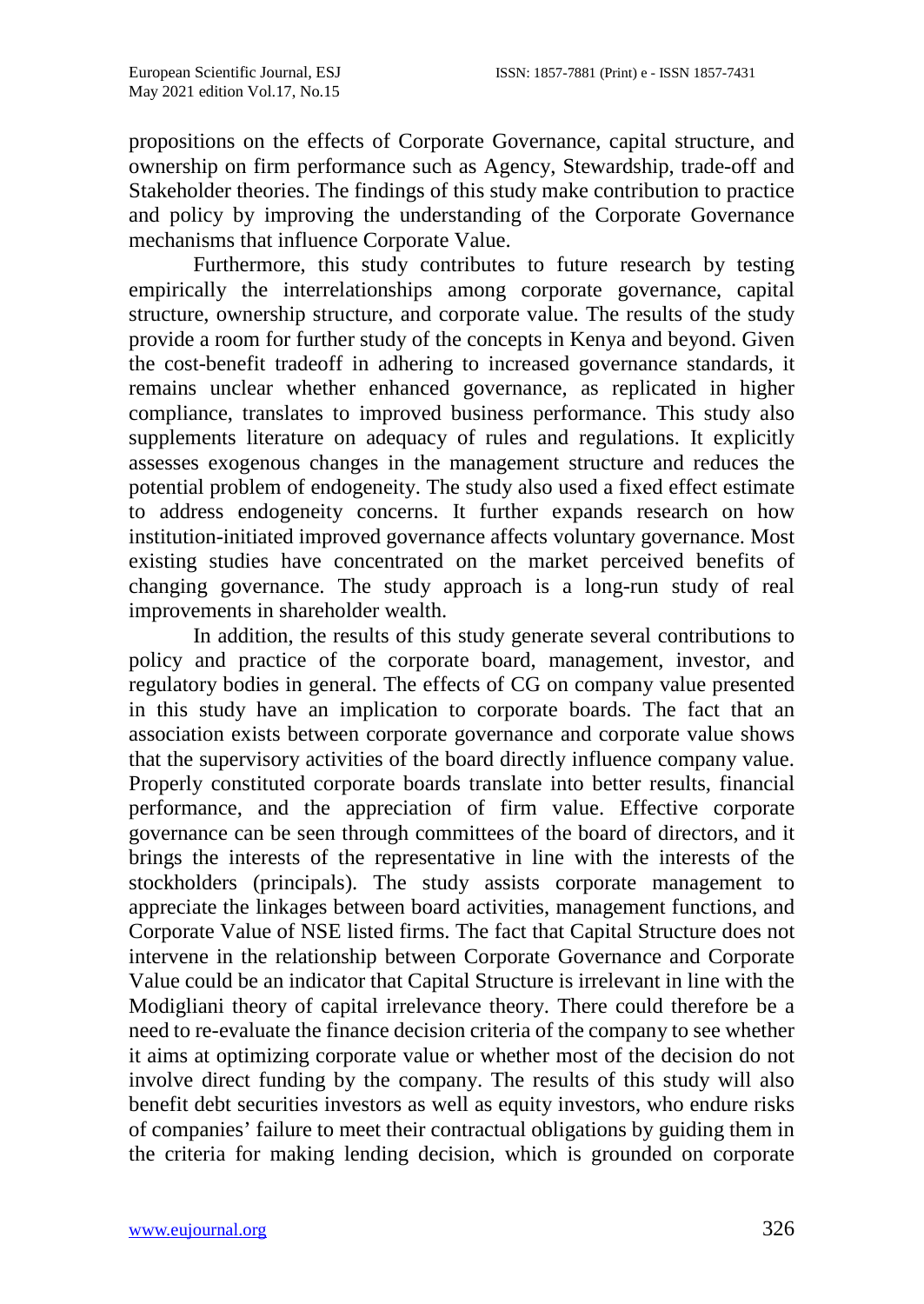governance strength of an entity. The study shows that the link between the CG mechanisms, capital structure and ownership structure lead to better company values that benefit all parties.

The finding also reveal that the Ownership Structure which is a sub variable of shareholdings by the state jointly affects Corporate Value. This suggests that the privatization of public corporations would add value to them. The government should therefore continue and if possible, accelerate the privatization effort which has been ongoing. Companies like Kengen which had been partially privatized previously should be fully privatized, while others such as Kenya Power, consolidated bank, Kenya meat, Mumias Sugar, Kenya airways among others should be fully privatized to improve their performance. Thus, this study is supportive of the current direction that has privatized several state-owned companies. This has gradually enhanced governance in former state-owned companies and has continued to increase their efficiency and value creation.

This study was also grounded on positivism philosophy, and the goal was to empirically test hypotheses so as to confirm or falsify present theories in the area. The research outcomes supplement the theories by establishing interrelationships between the variables. The Jensen and Meckling (1976) agency theory was useful in bringing out the association between the principals and agents. The agent (in this case directors and managers) represents the principal (in this case shareholders) in a certain corporate transaction (oversight and management) and is anticipated to enhance the principal's interests (enhancing firm value through financial performance) without regard to personal interests.

The study findings further emphasize that agency problems arise when the interests of owners (principals) and corporate agents' conflict. Listed companies should therefore look for ways to minimize conflicting situations between the agents and principals as well as capital and ownership structure through a solid corporate policy. Since the Capital Structure does not intervene in the relationship between CG and Corporate Value, the study provides support to agency problems among listed firms at the NSE. As a theoretical contribution, incentives through regulations and monitoring should be provided to managers to direct their decisions (capital structure decisions) in order to realign these decisions to the interest of the principal. Further CG mechanism such as board independence, size, remuneration, and gender diversity of firms quoted at the NSE should be aligned to shareholders' interest.

Another practice recommendation that managers and policymakers can make to significantly impact performance emerge from the key insight, which responded to a key research question. These are the results of a positive and significant combined effect of CG, capital structure, and ownership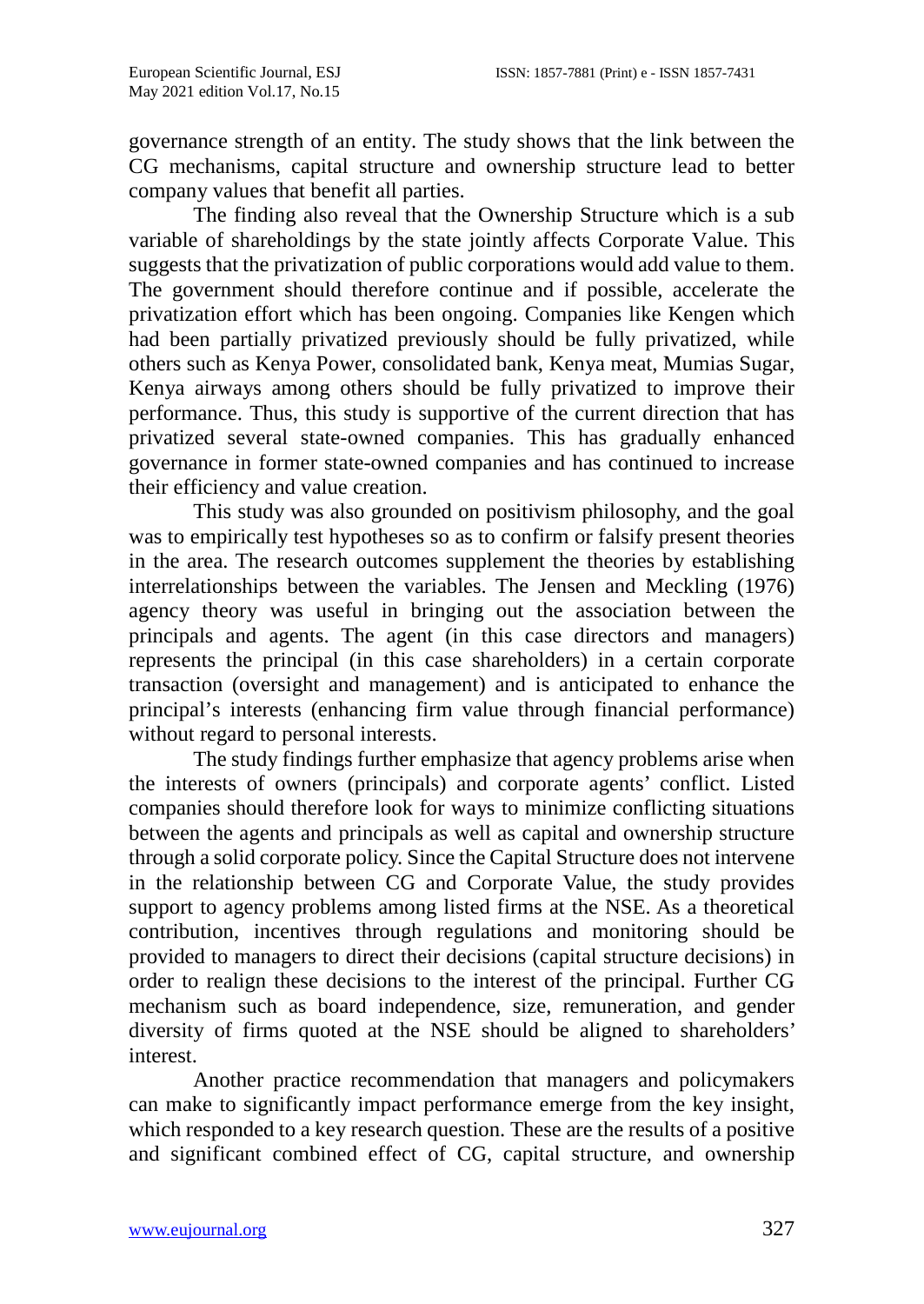structure, which - as the results explain- support the assertion that mismanagement, business failure, corruption, fraud, and poor performance emanate from agency's costs. This is related to the loss of authority, control, and power by the owners to managers (agents) as the businesses grow and become multifaceted. Therefore, it is vital that the board prioritizes the implementation of codes of proper conduct, company laws, corporate governance principles, and other supervisory guidelines. Firms should make sure that board independence is maintained and as well ensure that the size of the board is appropriate to confirm ideal performance and oversight and resources management.

The results of the study also suggested that the oversight role of debt was not significant. This is as a result of the non-significance of intervening effect of capital structure on the relationship between CG and CV as well as the negative coefficient of the capital structure in the joint effect mode. The results also confirm that the agency's theory supposition that a conflict of interest exists between investors and managers due to information asymmetries and poorly developed financial system. Therefore, there is a need for greater transparency and information availability in the marketplace and additional regulation must be considered.

Family (which dominates concentrated ownership cases) and foreigners as ultimate shareholders jointly affect investment performance. Incentives should be put in place to attract foreign shareholders to buy more shares in listed companies. Corporate governance principles targeting family majority owned units should also be developed to enhance their governance and controls.

The interests of all stakeholders should always be protected and stimulated to take part in corporate governance processes. Another recommendation for practice is that financial market analysts and investors can apply the study to bring sound regulation in financial markets. Here, the analysts promote firms that have adopted optimally corporate codes of good practice by highlighting their performance and availing information to regulatory bodies and potential investors. The investors should also prefer to invest mostly in well-governed firms. Regulators based information provided by the analysts and firms' personal reports should then ensure compliance adherence. Management should be interested in implementing regulations and controls to achieve high profits and maximum shareholders' capital.

In addition, this study provides regulators with a foundation for strengthening codes of conduct, laws, and regulations, and fully adopting corporate governance principles by publicly traded companies in order to maximize growth in company value. This would permit the regulators to implement the best structure that provides a plan for diversification into other countries and regions with well-defined guidelines and reporting functions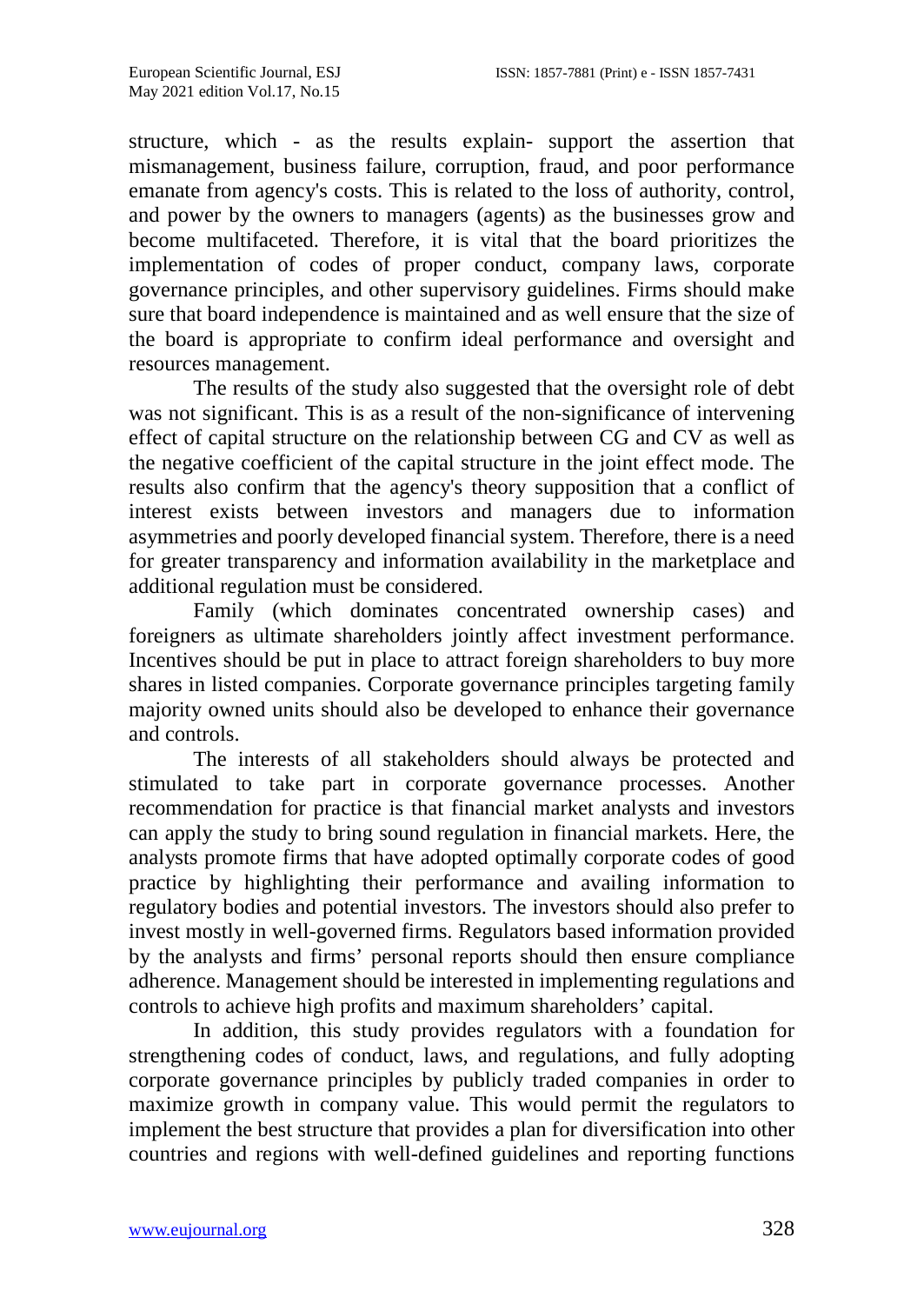that meet the expectations of the Board and shareholders. An excellent relationship should be established between the board, management, and other stakeholders, which can be achieved through regular consultations so that all stakeholders can work together.

Another actionable policy was revealed through the finding that when companies have bigger boards, they post good performance. Bigger boards give professional managers more freedom to exercise judgment and help create additional space for new knowledge. This could also mean more space to bring in different stakeholders within the dominant ownership, to draw on professional skills, and to permit access to a broader range of knowledge and possibly accessibility to wide range of individual and family networks. Listed firms with small boards or less diverse boards should consider expanding their board membership to include gender balance, specialized skills, more resourceful board members, people with political funding, and other needed connections among others. The findings of previous studies have recommended the board size to be between 6 and 9. However, this should be determined by the size, complexity, and the technicality of the company in question (Alqisie, 2014; Velte, 2017; Eyenubo, 2013; Proudfoot, 2016).

Although the study answered the proposed question and provided insights on the effect of Corporate Governance on Corporate Value, as well as intervening and moderating effect of capital structure and ownership structure respectively on corporate value, it still contains some limitation. One of such limitation is that the data collection period is relatively short. The observations span for only five years, from 2013 to 2017, and this may not be long enough because the market and government issues keep changing from time to time. The period of data should be longer to make the results more robust and conclusive to justify the dynamic nature of the market and governing laws and regulations.

The study used four attributes of the corporate governance, one attribute of the capital structure, four attributes of the ownership structure, and one attributes of the corporate value. The findings of this study are limited to the adopted attributes. There are other attributes that could affect the tested relationships, but researchers may not be able to use them due to sensitivity/confidentiality of such information. In addition, the investigation encountered obstacles in collecting adequate corporate governance data. This is due to a culture of confidentiality around asset information in Kenya and the lack of strict laws to force all corporations to make available adequate reports. This led to missing data values, which might affect the results reliability.

Examining just one country can be a weakness in applying research results. Although Kenya is a transition and developing state, it is generally debated that sampling several countries produces more persuasive results.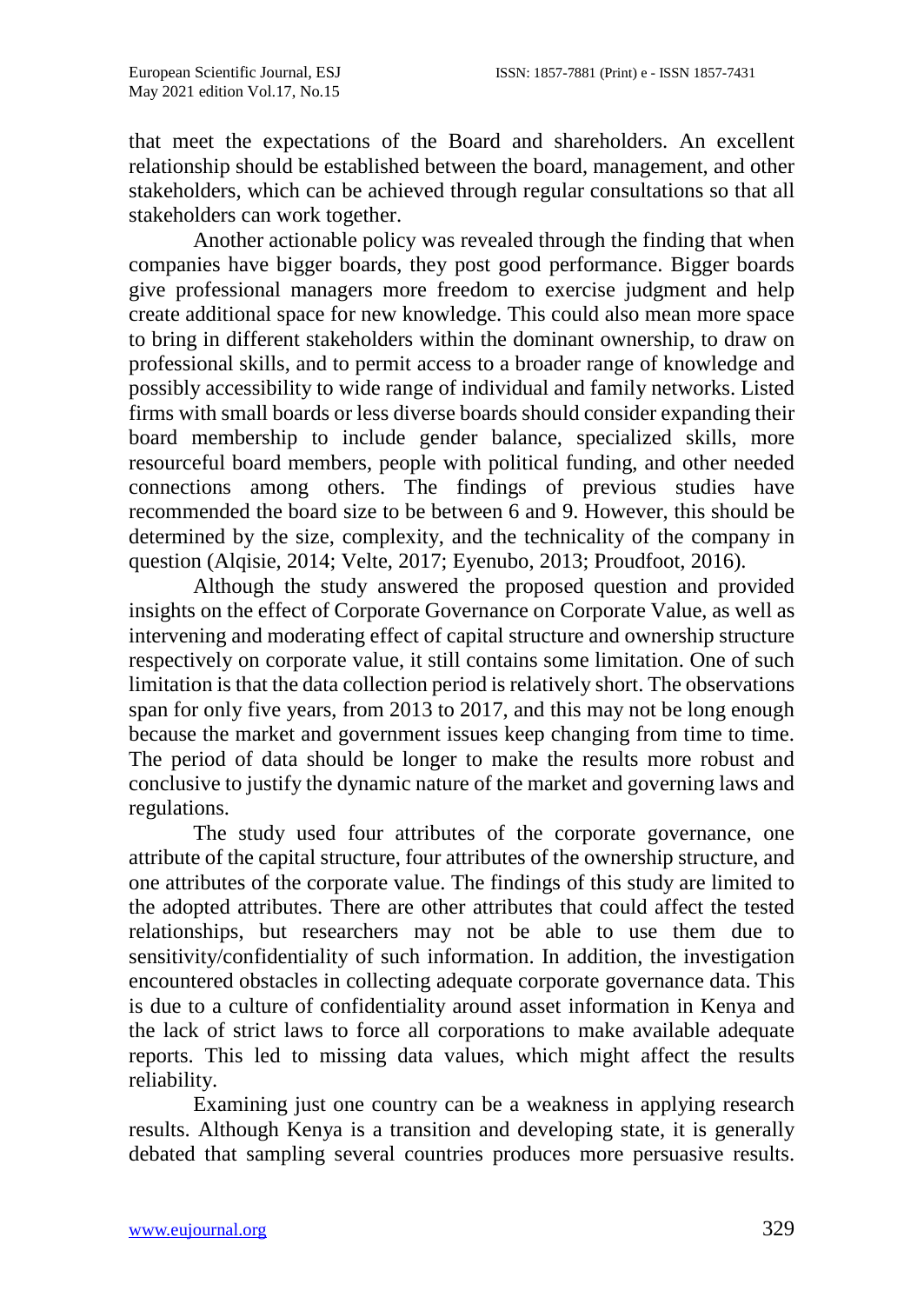However, Kenya is a case in point while other unindustrialized states may share characteristics and findings like the documented research results. Additionally, the single-country study permitted in-depth investigation that may not be possible in multi-country context.

In this research, the fixed effects model was used to capture common problems such as the unobserved effects, heteroscedasticity, and possible endogeneity issues. It is not definite that all econometric problems have been fully controlled, particularly regarding endogeneity. The reason is that the fixed effect model captures mostly unobserved heterogeneity. The model does not consider the problem of endogeneity caused by measurement errors, inverse causality, and time-invariant endogenous variables that are common in financial research. The study did not also consider the possible reverse relationship where corporate value may influence capital structure adopted by the company. For example, a company that has been profitable in the past and is likely to continue being profitable with plenty of extra cash like Safaricom may not need any outside debt. However, the above documented limitations have not diluted the study quality. The study and its results have made wideranging contributions to the obtainable knowledge base in corporate governance, which still offers plenty of room for additional studies.

Further research may consider incorporating the boards' behavioral aspects. Various researchers in industrialized states have lately begun investigating the corporate board's practices by attendance of its actual meetings. Such requires investigation by researchers in emerging countries. Thu, there is a need to move beyond quantitative research, which produces a mixture of results to possibly more qualitative approaches to how it actually works from an insider's perspective. Extending this current research to a more comprehensive study of board decision-making and dynamics would be the beginning of developing a better understanding of corporate governance.

Future researchers could incorporate other measures of performance, both non-financial and financial other than just the Tobin Q. A related study can be replicated in other countries regionally and internationally. This would further validate the findings of the present and forthcoming studies. This should involve expanding the study to other regional markets like COMESA or a more detailed study concentrating on separate market segments at the NSE to identify any variations in the obtained results. Additional or different variables other than corporate governance, capital structure, and ownership structure can also be considered in the future to enrich corporate governance studies generally and deepen understanding even further.

#### **References:**

1. Adera, W. O., Anyango, W., & Rotich, G. (2015). Capital structure and corporate performance of manufacturing companies listed in Nairobi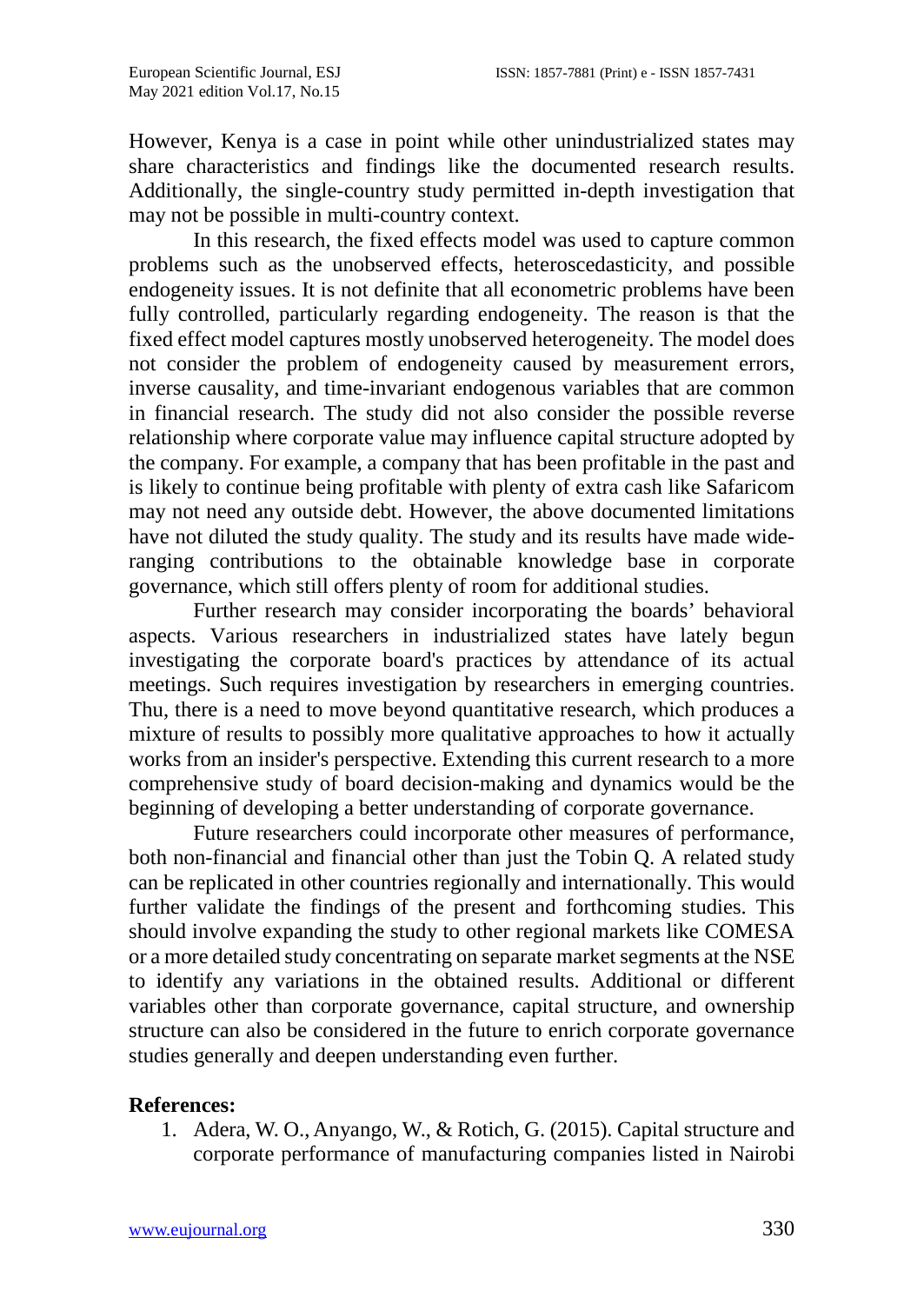Securities Exchange. International Academic Journal of Economics and Finance, 1 (5), 1-9.

- 2. Ali, M. (2018). Impact of Corporate Governance on Firm's Financial Performance: A Comparative Study of Developed and Non-Developed Markets. Journal of Business Management and Economic Research 2(1), 15-30
- 3. Alqisie, A. (2014). Do corporate governance indicators lead the firm to adopt high/low level of financial leverage? Case of Jordan. Journal of Management Research, 6, 99-113.
- 4. Anderson. E. A., Becker. O.P., & Campbell, H.O. (2014). Insight of corporate governance Theories. Journal of Business and Management, 1(1), 52-63.
- 5. Baron, R. M. & Kenny, D. A. (1986). The moderator-mediator variable distinction in social psychological research, conceptual, strategic, and statistical considerations. Journal Personality and Social Psychology, 5(6), 173-182.
- 6. Bloom, N., Bond, S., & John, Van, J. R. (2001). Uncertainty and Investment Dynamics, Stanford University, Centre for Economic Performance and Institute of Fiscal Studies, University of Oxford.
- 7. Bokhari, H. W. & Khan, M. A. (2013). The Impact of Capital Structure on Firm's Performance (A Case of Non-Financial Sector of Pakistan). European Journal of Business and Management 5(31), 111-137.
- 8. Calomiris, C. W. & Carlson, M. (2016). Corporate Governance and Risk Management at Unprotected Banks: National Banks in the 1890s. Journal of Financial Economics, 119(3), 512–532.
- 9. Carter, S. M. & Greer, C. R. (2013). Strategic leadership: Values, styles, and Organizational performance. Journal of Leadership & Organizational Studies, 20, 379-393.
- 10. Carty, R. & Weiss, G. (2012). Does CEO duality affect corporate performance? Evidence from the US Banking crisis. Journal of financial regulation and compliance, 20 (1) 26-40.
- 11. Chen, L. (2012). The effects of ownership structure on firm performance: Evidence from Scandinavian Countries. Journal of Finance & International business,  $3(8)$ ,  $18 - 39$ .
- 12. Cooper, C. R. & Schindler, P.S. (2008). Business Research Methods 10th edition. Boston: McGraw-Hill.
- 13. Creswell, J. W. (2013). Research design: Qualitative, quantitative, and mixed methods approaches. Sage publications.
- 14. Dominic, O. O. & Memba, F. (2015). Effect of corporate governance practices on financial performance of public limited companies in Kenya. International Journal of Management and Commerce Innovations (3)1, 122-132.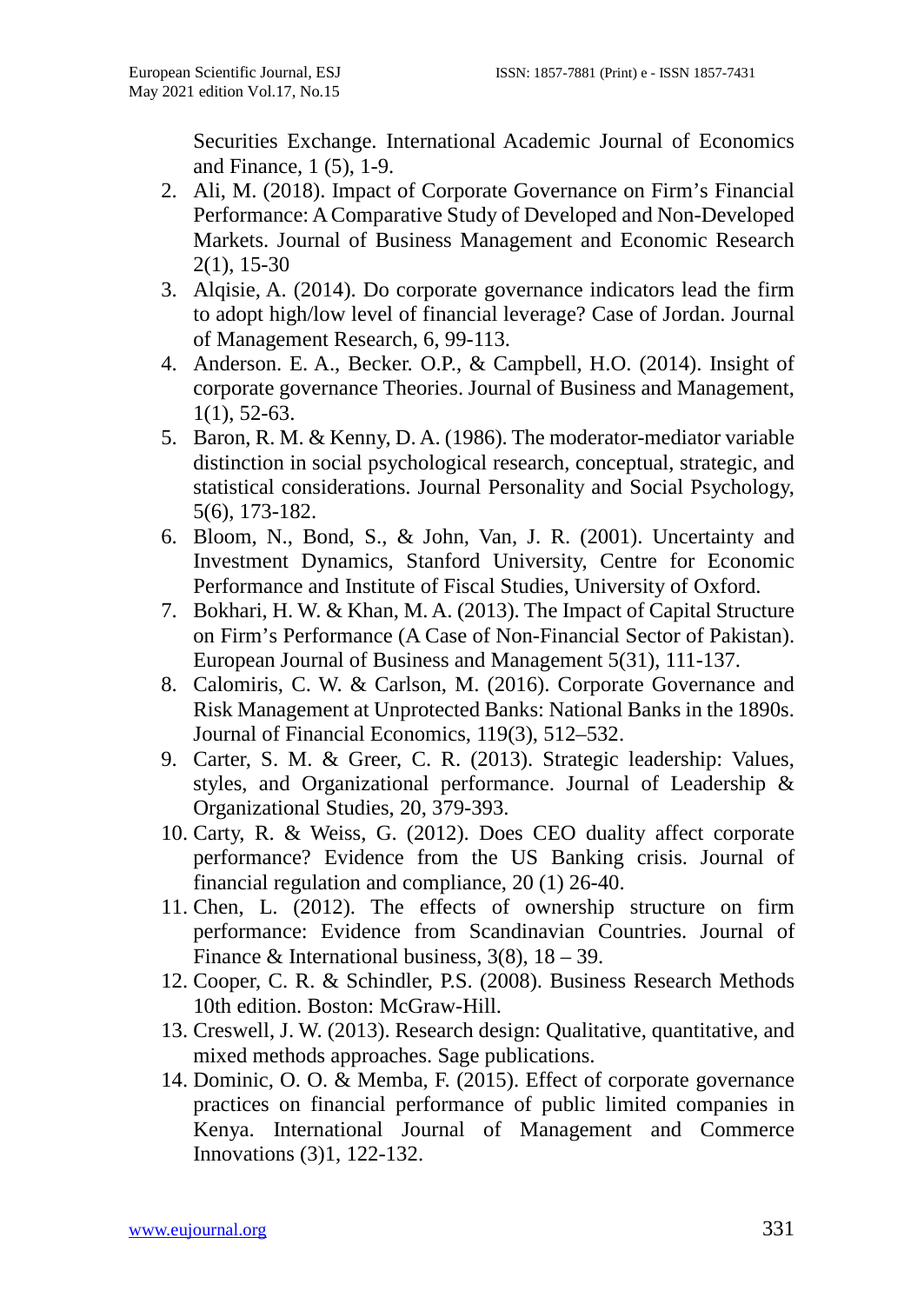- 15. Donaldson, L. & Davis, J. H. (1994). Boards and company performance – Research challenge the conventional wisdom, corporate governance. An International Review, 2 (3), 65–91.
- 16. Driffield, N., Mahambare, V., & Pal, S. B. (2005). How Ownership Structure Affects Capital Structure and Firm Performance? Recent Evidence from East Asia. Department of Economics and Finance, Brunel University, UK
- 17. Dumont & Svensson (2014). Capital Structure and firm performance – A Swedish Public Company. Bachelor Thesis Business Administration, Handelshogskolan Goteborgs University.
- 18. Durbin. J. & Watson, G. S. (1951). Testing for serial correlation in least squares regression. II. Biometrika, 38, 159–178.
- 19. Eyenubo, A. S. (2013). The impact of bigger board size on financial performance for firms: the Nigerian experience. Journal of Research in International Business and Management, 3(3), 85-90.
- 20. Gujarati, D. (2003). Basic Econometrics. 4th ed. New York: McGraw Hill, 638-640.
- 21. Hasan, A. & Butt, S.A. (2009). Impact of Ownership Structure and Corporate Governance on Capital Structure of Pakistani Listed Companies. International Journal of Business and Management, 4(2), 50-57
- 22. Haque, F. G. & Arun, T. G. (2016). Corporate governance and financial performance: an emerging economy perspective. Investment Management and Financial Innovations, 13(3-1).
- 23. Holderness, C. G. (2016). Problems Using Aggregate Data to Infer Individual Behavior: Evidence from Law, Finance, and Ownership Concentration. Critical Finance Review, 5(1), 1-40.
- 24. Jensen, M. & Meckling, W. (1976). Managerial behavior, agency costs and ownership structure. Journal of Financial Economics, 3, 305-360.
- 25. Kothari (2004). Research Methods: Methods and Techniques. New Delhi: AGE International.
- 26. Kumar, J. (2015). Does Ownership Structure Influence Firm Value? Evidence from India. Indira Gandhi Institute of Development Research Gen. A. K. Vaidya Marg, Goregaon (East), Mumbai.
- 27. Mang'unyi, E. E. (2011). Ownership Structure and Corporate Governance and Its Effects on Performance: A Case of Selected Banks in Kenya. International Journal of Business Administration, 2(3), 2– 18.
- 28. Mehrabanpour, M. R. & Miri Chimeh, F. S. (2018). Impact of Corporate Governance Index on Capital Cost and Corporate Risk. Empirical Accounting Research, 7(3), 227-245.
- 29. M'Ithiria, E. N. & Musyoki, D. (2014). Corporate governance,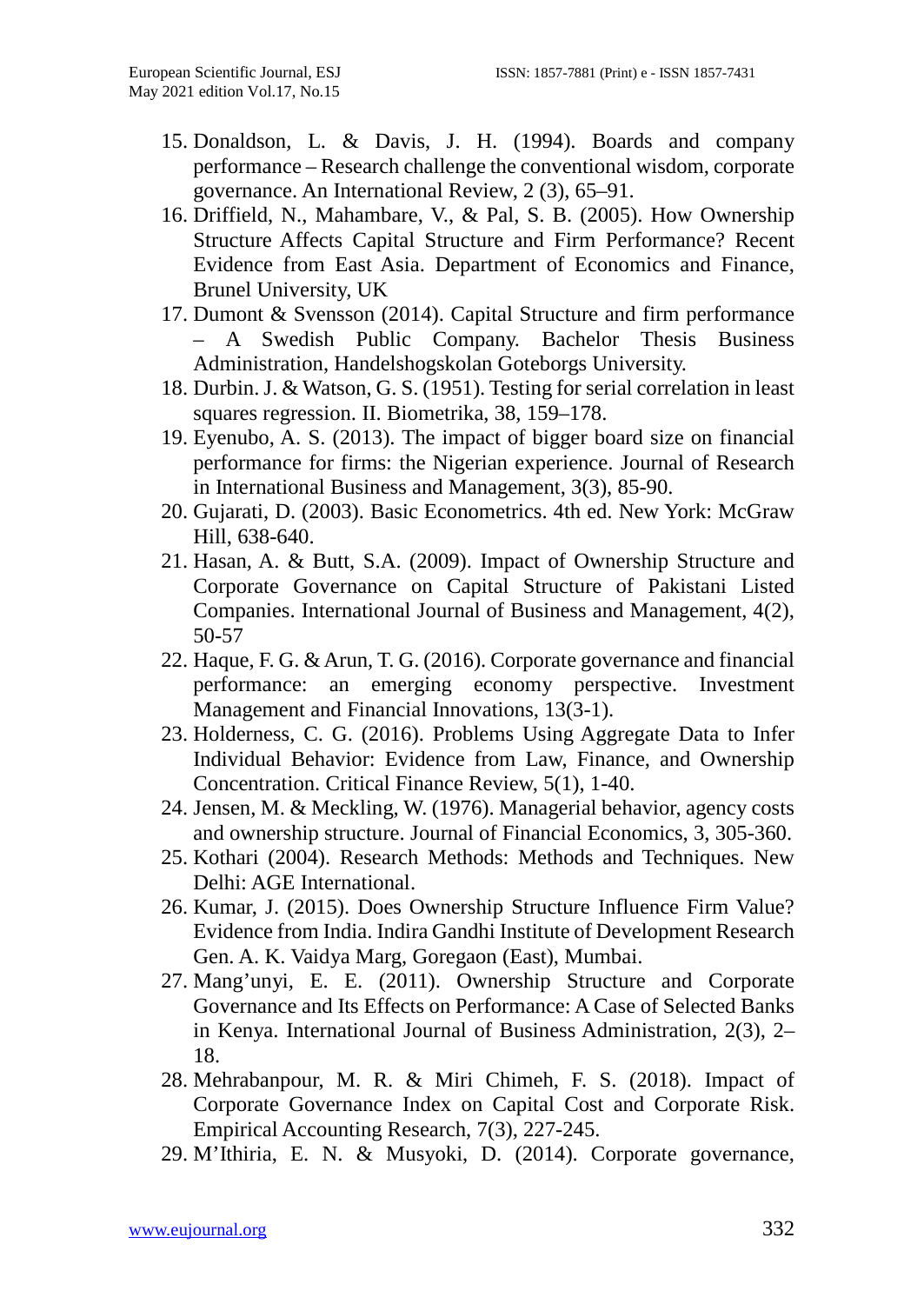ownership structure perspective and firm value: theory, and survey of evidence, International Journal of Research in Management & Business Studies, 27, 1-3.

- 30. Okiro, K. O. (2014). Corporate governance, capital structure, regulatory compliance and performance of firms listed at the East African community securities exchange (Doctoral dissertation, University of Nairobi).
- 31. Opiyo, E. (2013). Effects of corporate governance on insider trading A case of listed companies on Nairobi securities exchange. Prime Journal of business administration and Management  $9(5)$ ,  $49 - 61$ .
- 32. Padmanabha, R.B. & Rathish, R. (2017). Corporate governance and firm performance in Malaysia. Corporate Governance: The International Journal of Business in Society, 17(5): 896-912.
- 33. Patton, M. Q. (1990). Qualitative evaluation and research methods. SAGE Publications, inc.
- 34. Peters, G. T. & Bagshaw, K. B. (2014). Corporate governance mechanisms and financial performance of listed firms in Nigeria: a content analysis. Global Journal of Contemporary Research in Accounting, Auditing and Business Ethics, 1(2),103-128.
- 35. Proudfoot, D. (2016). Board Member: Res. Organ. Behav., 34 (1), 683–695.
- 36. Rouf, M. & Al-Harun, A. (2011). Ownership structure and voluntary disclosure in annual reports of Bangladesh. Pakistan Journal of Commerce and Social Sciences, 5(1), 129-139.
- 37. Rose, C. (2017). The relationship between corporate governance characteristics and credit risk exposure in banks: Implications for financial regulation. European Journal of Law and Economics, 43(1), 167-194.
- 38. Sekaran, U. & Bougie, R. (2009). Research Methods for Business: A Skill Building Approach, (5 th edition). London: John Wiley & Sons Ltd.
- 39. Shapiro, S. S. & Wilk, M. B. (1965). An Analysis of Variance Test for Normality (Complete Samples). Biometrika, 52, (3 - 4), 591-611.
- 40. Stiglbauer, M. (2011). Impact of Capital and Ownership Structure on Corporate Governance and Performance: evidence from an insider system. Journal of Problems and Perspective in Management, 9(1), 16- 23.
- 41. Sunarsih, U. & Oktaviani, K. (2016). Good Corporate Governance in Manufacturing Companies Tax Avoidance. Etikonomi, 15(2), 85–96.
- 42. Smith, A. (1776). Wealth of Nations, (1991 ed.), Amherst, NY: Prometheus books, 324.
- 43. Vincent, O. O., K'Obonyo, P. O., Ogutu, M., & Bosire, E. M. (2015).